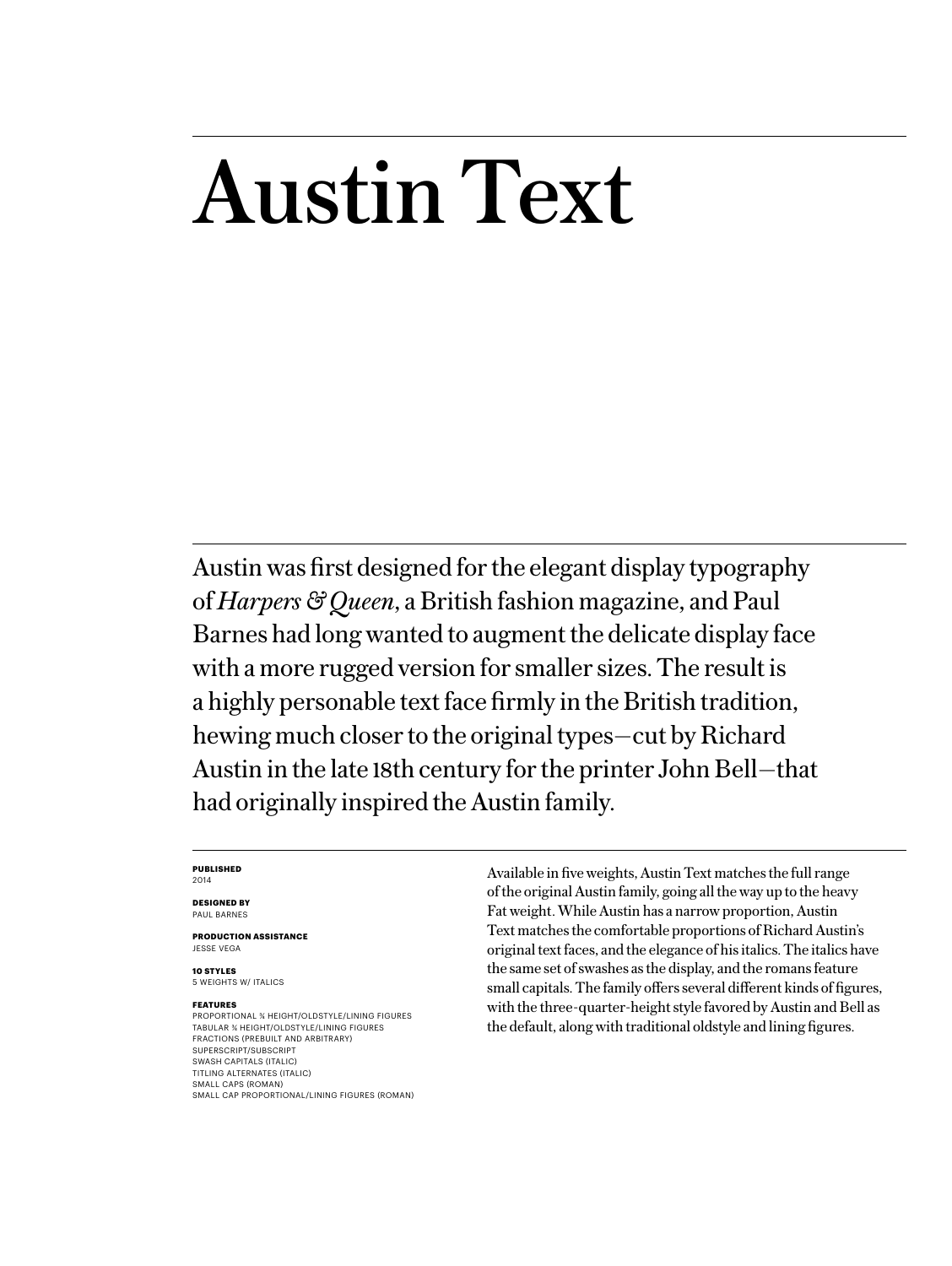Austin Text Roman *Austin Text Italic* Austin Text Roman No. 2 *Austin Text Italic No. 2* **Austin Text Semibold** *Austin Text Semibold Italic* **Austin Text Bold** *Austin Text Bold Italic* Austin Text Fat *Austin Text Fat Italic*

The New York Trilogy *The New York Trilogy* 

ROMAN & ITALIC, 18 PT

The New York Trilogy *The New York Trilogy*

ROMAN NO. 2 & ITALIC NO. 2, 18 PT

Different printing methods – and different taste – make for disparate requirements in the overall color of a block of text, so we have included two different Roman weights in the Austin Text family. Austin Text Roman is lighter and airier, working best at slightly larger sizes and on uncoated paper. Austin Text Roman No. 2 is noticeably darker, giving it a more forceful presence on coated paper and allowing use at smaller sizes.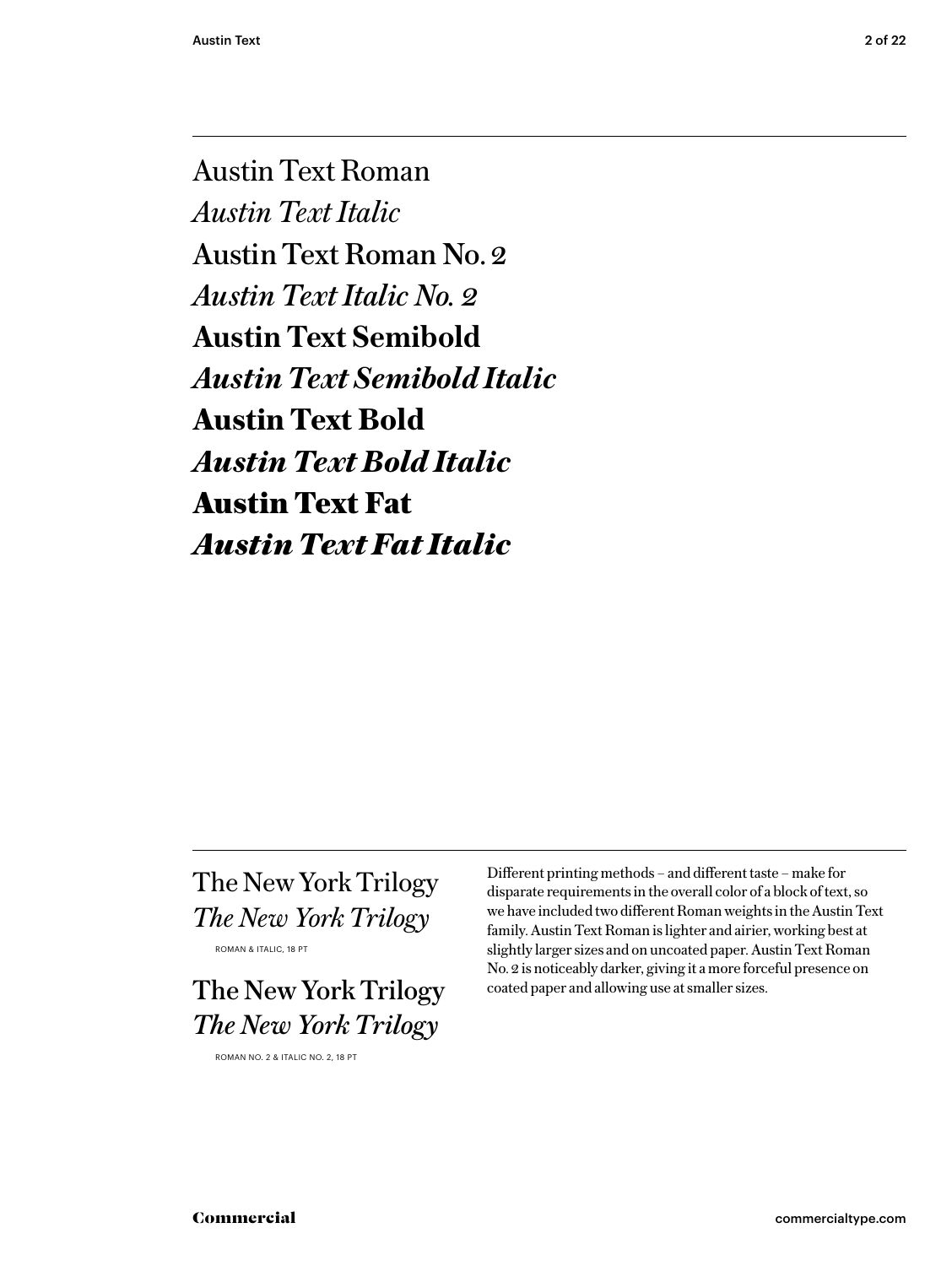#### **RECOMMENDED MINIMUM & MAXIMUM SIZES**

AUSTIN TEXT, 8–24 PT

The old English East India Company was established in 1600 and granted a Royal Charter by Queen Elizabeth. In their first seven voyages, which they fitted out for India, they appear to have traded mainly in saltpetre, cotton, silk, tea, and opium. In 1671

AUSTIN, 30 PT +

# The team may combine forces As a joint stock & TOOK

AUSTIN HAIRLINE, 96 PT + Glean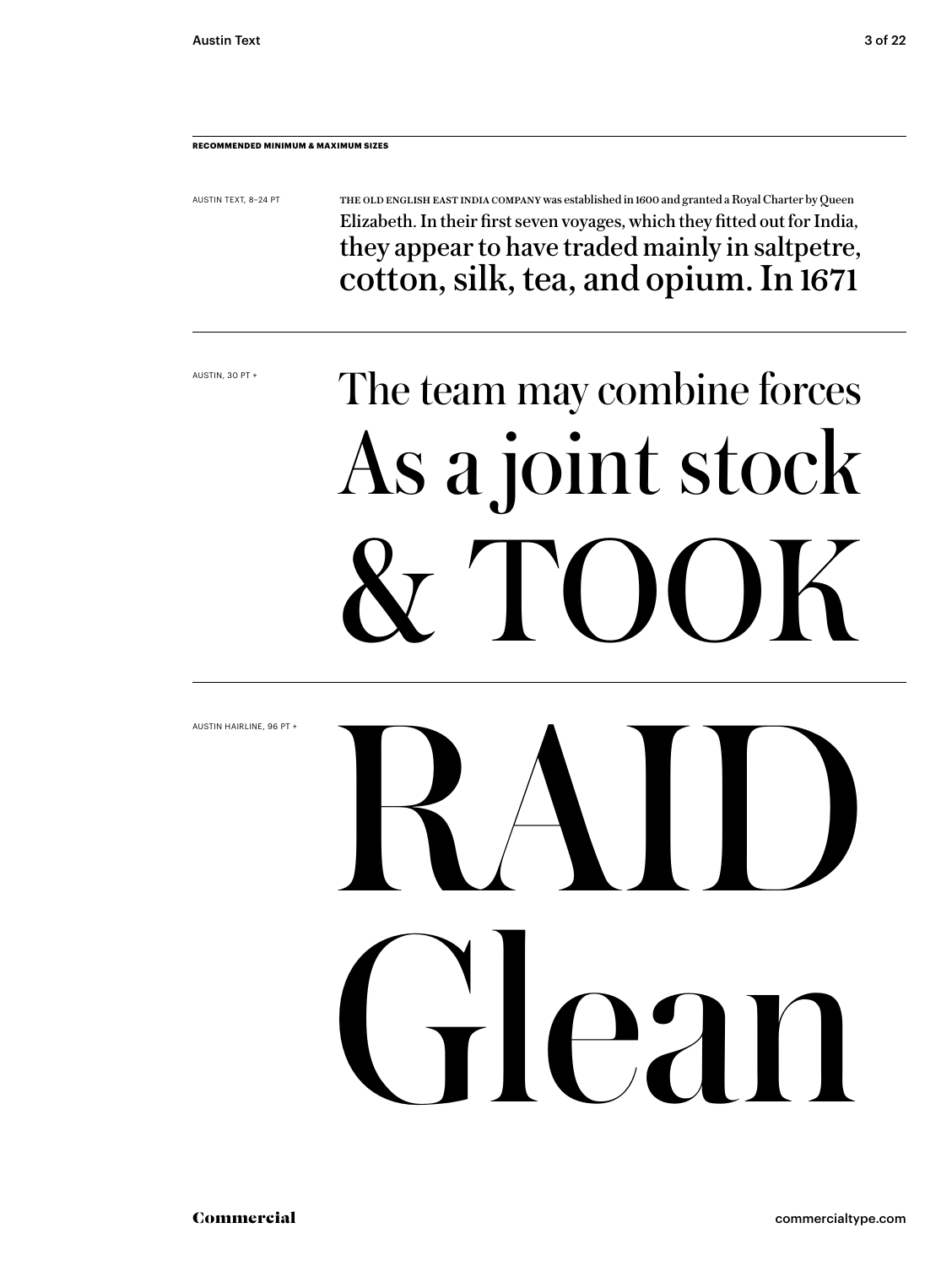THIS QUICK MAVERICK IS ARGUABLY A QUITE PERCEPTIVE ONE Our intention was to produce a spirit that matured relatively early, but also had Multiple agencies—including the CIA, FBI, NSA, and MI6—are investigating next *AND OUR INHERENT PROCLIVITIES? DO THEY NOT INVITE TYPE With names like Isabella Rossellini, Robert Wilson, and Matthew Barney making*

AUSTIN TEXT ROMAN, ITALIC, 14 PT [SWASH Q, CURLY ROMAN ALTERNATE R, STRAIGHT ITALIC ALTERNATE R, SMALL CAPS]

STUDIOS WERE CRANKING OUT MORE THAN 1000 PAGES A DAY Nach Erhalt des Missionsauftrags des Kaisers und der Zustimmung des 7822 Les *Annales de saint Nicaise* rapportent qu'en 1268 « l'église de Reims célébré *POCOS DISTRITOS HISTÓRICOS LOCALES EMPEZARON CUANDO Deze linie liep van Muiden via Woerden en Goejanverwellesluis tot Gorinchem*

AUSTIN TEXT NO. 2 ROMAN, ITALIC NO. 2, 14 PT [PROPORTIONAL OLDSTYLE FIGURES]

**GIVEN THE ERRONEOUS TRANSLITERATIONS WERE BANKED Großbanken büßen mit Rekordstrafen für zweifelhafte Geschäfte in der Do ponto de vista urbanístico, a aceitação dos edifícios altos nos grandes** *NUMBER NINETY WAS THE L AST OF THE CURRE N T FOR M Are we to expect from pop art anything more than sugar-coated dadaism* 

AUSTIN TEXT SEMIBOLD, SEMIBOLD ITALIC, 14 PT [SWASH CAPITALS, DISCRETIONARY LIGATURES]

**IN THE REPORT OF 1738, THEY STATED "WITH ALL RESPECT Widzowie zobaczą nawet kuchenne laboratorium w którym fachowcy El proyecto ha estado en la cabeza de Martin Scorsese durante más de**  *THE TOASTING HEAT & DURATION AFFECTS SUCH FLAVOUR Somente as decisões finais já notificadas aos destinatários podem ser*

AUSTIN TEXT BOLD, BOLD ITALIC, 14 PT

THERE IS A THREAT TO THE PARK'S SANCTITY THAT NONE Er zijn veel misverstanden over het idee van de archetypen van een It was commissioned in 2008 by the *New York Review of Books* but *IN 1967, IAN MADE MANY VISITS TO SPAIN FOR AN OLOROSO Dans le panthéon égyptien certains Dieux prennent l'apparence*

AUSTIN TEXT FAT, FAT ITALIC, 14 PT [ALTERNATE K R, ITALIC TITLING CAPITALS]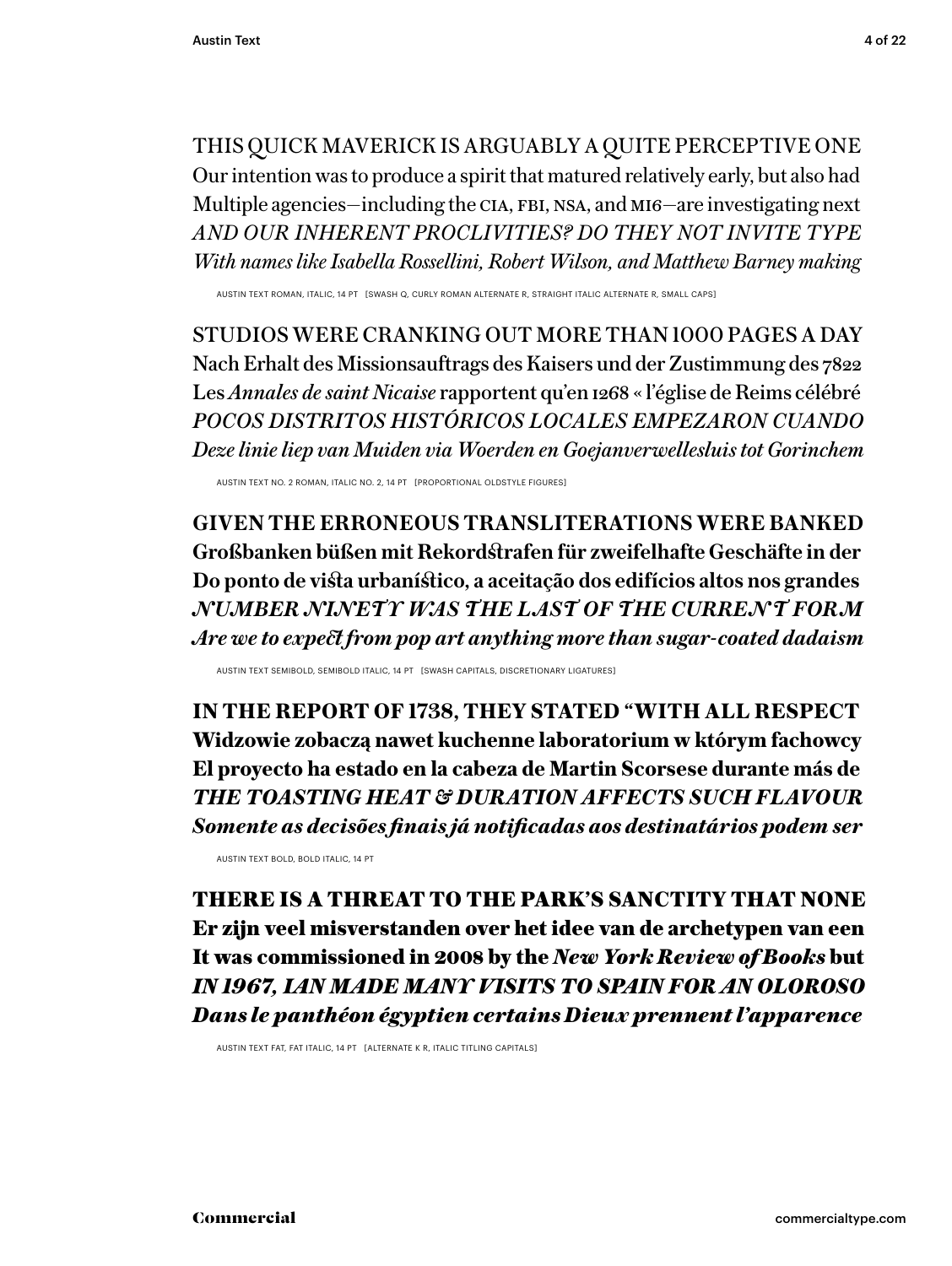ITALIC

BOLD

ITALIC

AUSTIN TEXT ROMAN, ITALIC, SEMIBOLD, BOLD, 14/17 PT

the spanish war, which began in 1739, and the French war which soon followed it occasioned further increase of the debt, which, on the 31st of December 1748, after it had been concluded by the **Treaty of Aix-la-Chapelle**, amounted to £78,293,313. The most profound peace of the seventeen years of continuance had taken no more than £8,328,354 from it. A war of less than nine years' continuance added £31,338,689 to it (Refer to James Postlethwaite's *History of the Public Revenue*). During the administration of Mr. Pelham, the interest of the public debt was reduced from 4% to 3%; or at least measures were taken for reducing it, from four to three per cent; **the sinking fund** was increased, and some part of the public debt was paid off. In 1755, before the breaking out of the late war, the funded debt of Great Britain amounted to £72,289,673. On the 5th of January 1763, at the conclusion of the peace, the funded debt amounted to £122,603,336. The unfunded debt has been stated at £13,927,589. But the expense occasioned by the war did not end with the conclusion of the peace, so that though, on the 5th of January 1764, the funded debt was increased (partly by a new loan, and partly by funding a part of the unfunded debt) to £129,586,782, there still remained (according to the very well informed author of *Considerations on the Trade and Finances of Great Britain*) an unfunded debt which was brought to account in that and the following year of £975,017. In 1764, therefore, the public debt of Great Britain, funded and unfunded together, amounted, according to this author, to £139,516,807. The annuities for lives, too, had been granted as premiums to the subscribers to the new loans in 1757, estimated at fourteen years' purchase, were valued at  $£472,500$ ; and the annuities for long terms of years, granted as premiums likewise in 1761 and 1762, estimated at twenty-seven and a half years' purchase, were valued at £6,826,875. During a peace of about seven years' continuance, the prudent and truly patriot administration of Mr. Pelham was not able to pay off an old debt of six millions. During a war of nearly the same continuance, a new ROMAN SMALL CAPS ROMAN SEMIBOLD DEFAULT FIGURE STYLE **PROPORTIONAL** OLDSTYLE FIGURES PROPORTIONAL LINING FIGURES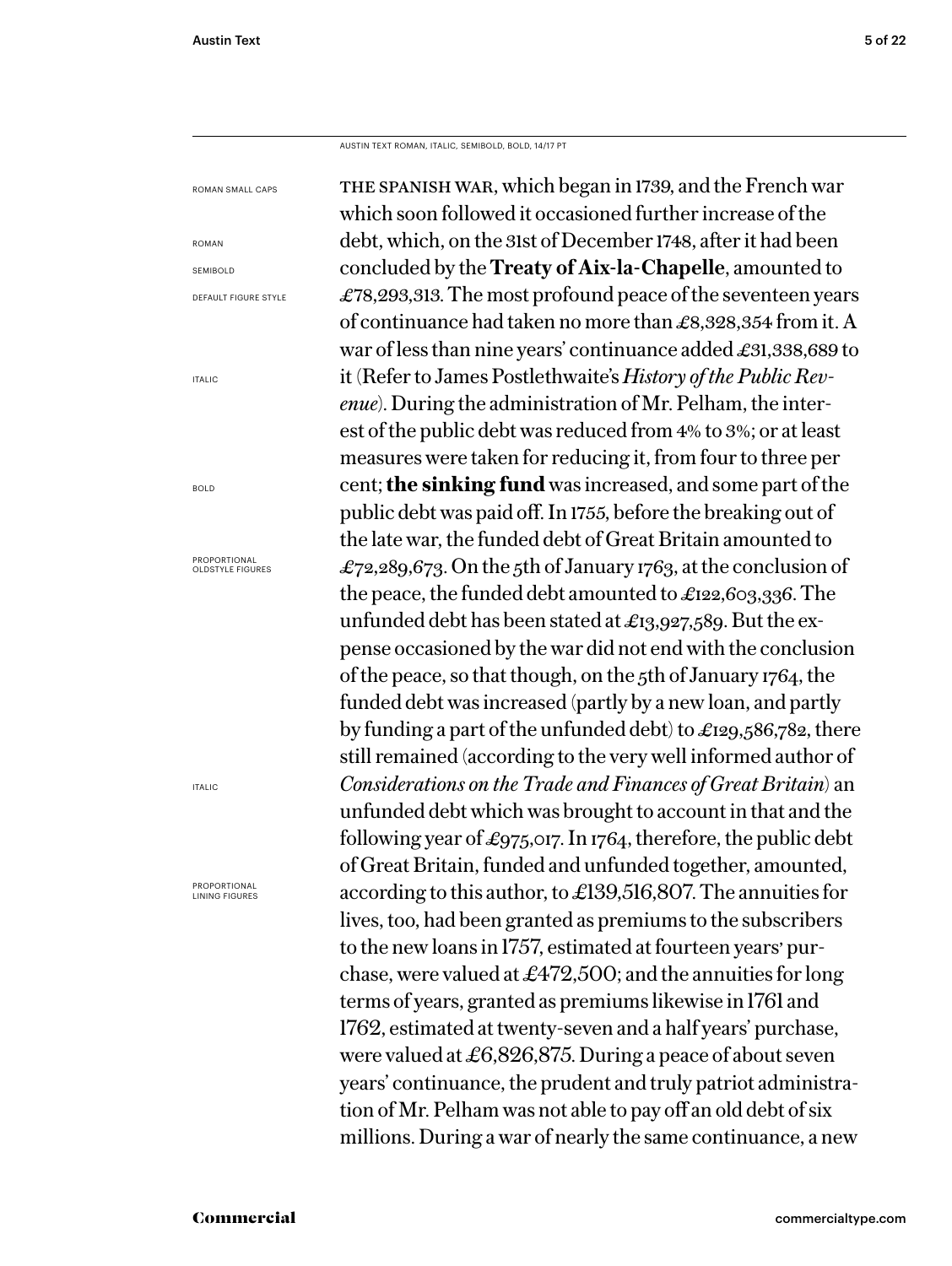BOLD

BOLD

AUSTIN TEXT ROMAN NO. 2, ITALIC NO. 2, BOLD, 14/17 PT

the spanish war, which began in 1739, and the French war which soon followed it occasioned further increase of the debt, which, on the 31st of December 1748, after it had been concluded by the **Treaty of Aix-la-Chapelle**, amounted to £78,293,313. The most profound peace of the seventeen years of continuance had taken no more than £8,328,354. from it. A war of less than nine years' continuance added £31,338,689 to it (Refer to James Postlethwaite's *History of the Public Revenue*). During the administration of Mr. Pelham, the interest of the public debt was reduced from 4% to 3%; or at least measures were taken for reducing it, from four to three per cent; **the sinking fund** was increased, and some part of the public debt was paid off. In 1755, before the breaking out of the late war, the funded debt of Great Britain amounted to £72,289,673. On the 5th of January 1763, at the conclusion of the peace, the funded debt amounted to £122,603,336. The unfunded debt has been stated at £13,927,589. But the expense occasioned by the war did not end with the conclusion of the peace, so that though, on the 5th of January 1764, the funded debt was increased (partly by a new loan, and partly by funding a part of the unfunded debt) to £129,586,782, there still remained (according to the very well informed author of *Considerations on the Trade and Finances of Great Britain*) an unfunded debt which was brought to account in that and the following year of £975,017. In 1764, therefore, the public debt of Great Britain, funded and unfunded together, amounted, according to this author, to £139,516,807. The annuities for lives, too, had been granted as premiums to the subscribers to the new loans in 1757, estimated at fourteen years' purchase, were valued at £472,500; and the annuities for long terms of years, granted as premiums likewise in 1761 and 1762, estimated at twenty-seven and a half years' purchase, were valued at £6,826,875. During a peace of about seven years' continuance, the prudent and truly patriot administration of Mr. Pelham was not able to pay off an old debt of six millions. ROMAN NO. 2 SMALL CAPS ROMAN NO. 2 DEFAULT FIGURE STYLE ITALIC NO. 2 **PROPORTIONAL** OLDSTYLE FIGURES ITALIC NO. 2 PROPORTIONAL LINING FIGURES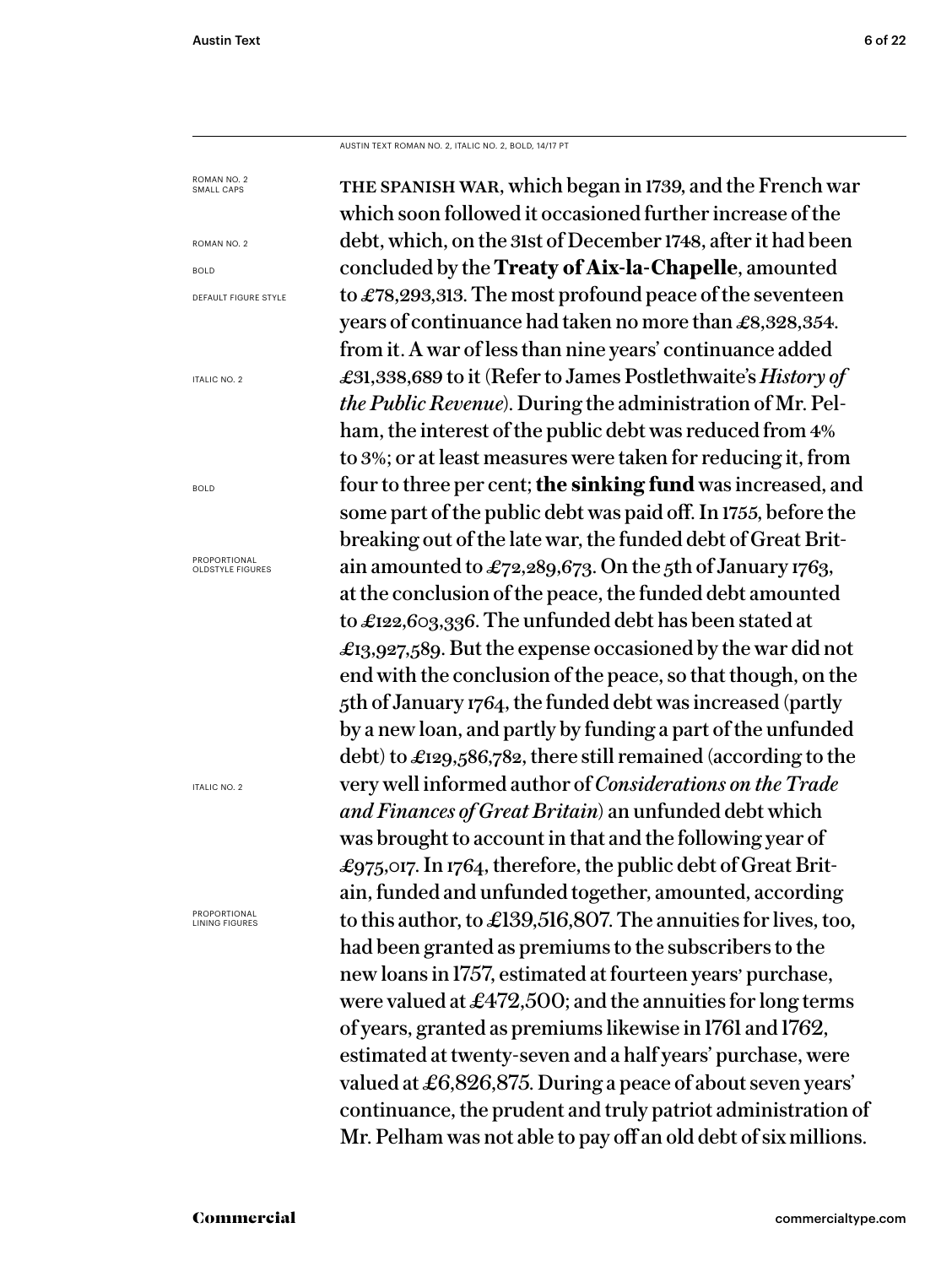The old English East India Company was established in 1600 and granted a Royal Charter by Queen Elizabeth. In the first twelve voyages which they fitted out for India, they appear to have traded mainly in cotton, silk, indigo dye, salt, saltpetre, tea and opium. In 1612, they united into a joint stock. Their charter was exclusive, and though not confirmed by *Act of Parliament*, was in those days supposed to convey a real exclusive privilege.

### **Exclusive privilege of the Royal Charter**

For many years, therefore, they were not much disturbed by interlopers. Their capital, which never exceeded £744,000, and of which £50 was a share, was not so exorbitant, nor their dealings that extensive, as to afford either a pretext for gross negligence and profusion, or a cover to gross malversation. Notwithstanding some extraordinary losses, occasioned partly by the malice of the *Dutch East India Company*, and partly by other accidents, they carried on for many years a successful trade. But in process of time, when the principles of liberty were better understood, it became every day more and more doubtful how far a Royal Charter, not confirmed by *Act of Parliament,* could convey an exclusive privilege. Upon all these questions the decisions of the courts of justice were not uniform, but varied with the authority of government and the humours of the times. Interlopers multiplied upon them, and towards the end of the reign of Charles II, through the whole of that of James II and during a part of that of William III, reduced them to great distress. In 1698, a proposal was made to Parliament of advancing two millions to government at eight per cent, provided the subscribers were erected into a

AUSTIN TEXT ROMAN, ITALIC, SEMIBOLD, 12/14.5 PT AUSTIN TEXT ROMAN NO. 2, ITALIC NO. 2, BOLD, 12/14.5 PT

The old English East India Company was established in 1600 and granted a Royal Charter by Queen Elizabeth. In the first twelve voyages which they fitted out for India, they appear to have traded mainly in cotton, silk, indigo dye, salt, saltpetre, tea and opium. In 1612, they united into a joint stock. Their charter was exclusive, and though not confirmed by *Act of Parliament*, was in those days supposed to convey a real exclusive privilege.

## **Exclusive privilege of the Royal Charter**

For many years, therefore, they were not much disturbed by interlopers. Their capital, which never exceeded £744,000, and of which £50 was a share, was not so exorbitant, nor their dealings that extensive, as to afford either a pretext for gross negligence and profusion, or a cover to gross malversation. Notwithstanding some extraordinary losses, occasioned partly by the malice of the *Dutch East India Company*, and partly by other accidents, they carried on for many years a successful trade. But in process of time, when the principles of liberty were better understood, it became every day more and more doubtful how far a Royal Charter, not confirmed by *Act of Parliament,* could convey an exclusive privilege. Upon all these questions the decisions of the courts of justice were not uniform, but varied with the authority of government and the humours of the times. Interlopers multiplied upon them, and towards the end of the reign of Charles II, through the whole of that of James II and during a part of that of William III, reduced them to great distress. In 1698, a proposal was made to Parliament of advancing two millions to government at eight per cent, provided the subscribers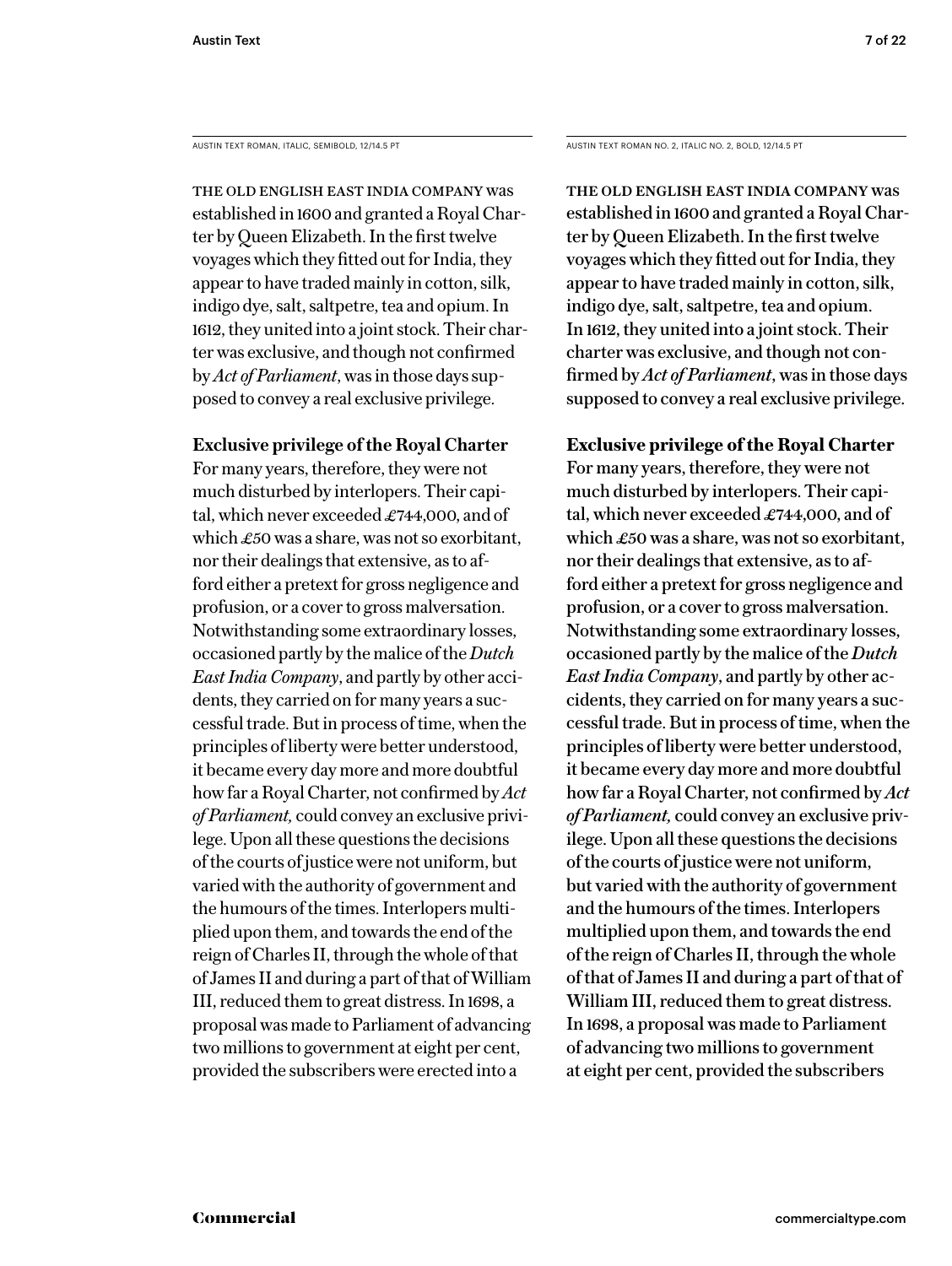AUSTIN TEXT SEMIBOLD, SEMIBOLD ITALIC, 12/14.5 PT AUSTIN TEXT BOLD, BOLD ITALIC, 12/14.5 PT

**The old English East India Company was established in 1600 and granted a Royal Charter by Queen Elizabeth. In the first twelve voyages which they fitted out for India, they appear to have traded mainly in cotton, silk, indigo dye, salt, saltpetre, tea and opium. In 1612, they united into a joint stock. Their charter was exclusive, and though not confirmed by** *Act of Parliament***, was in those days supposed to convey a real exclusive privilege.** 

*Exclusive privilege of the Royal Charter* **For many years, therefore, they were not much disturbed by interlopers. Their capital, which never exceeded £744,000, and of which £50 was a share, was not so exorbitant, nor their dealings so extensive, as to afford either a pretext for gross negligence and profusion, or a cover to gross malversation. Notwithstanding some extraordinary losses, occasioned partly by the malice of the** *Dutch East India Company***, and partly by other accidents, they carried on for many years a successful trade. But in process of time, when the principles of liberty were better understood, it became every day more and more doubtful how far a Royal Charter, not confirmed by** *Act of Parliament,* **could convey an exclusive privilege. Upon all these questions the decisions of the courts of justice were not uniform, but varied with the authority of government and the humours of the times. Interlopers multiplied upon them, and towards the end of the reign of Charles II, through the whole of that of James II and during a part of that of William III, reduced them to great distress.**

**The old English East India Company was established in 1600 and granted a Royal Charter by Queen Elizabeth. In the first twelve voyages which they fitted out for India, they appear to have traded mainly in cotton, silk, indigo dye, salt, saltpetre, tea and opium. In 1612, they united into a joint stock. Their charter was exclusive, and though not confirmed by** *Act of Parliament***, was in those days supposed to convey a real exclusive privilege. For many years, therefore, they were not much disturbed by interlopers. Their capital, which never exceeded £744,000, and of which £50 was a share, was not so exorbitant, nor their dealings so extensive, as to afford either a pretext for gross** 

AUSTIN TEXT FAT, FAT ITALIC, 12/14.5 PT

The old English East India Company was established in 1600 and granted a Royal Charter by Queen Elizabeth. In the first twelve voyages which they fitted out for India, they appear to have traded mainly in cotton, silk, indigo dye, salt, saltpetre, tea and opium. In 1612, they united into a joint stock. Their charter was exclusive, and though not confirmed by *Act of Parliament*, was in those days supposed to convey a real exclusive privilege. For many years, therefore, they were not much disturbed by interlopers. Their capital, which never exceeded £744,000, and of which £50 was a share, was not so exorbitant, nor their dealings so extensive, as to afford ei-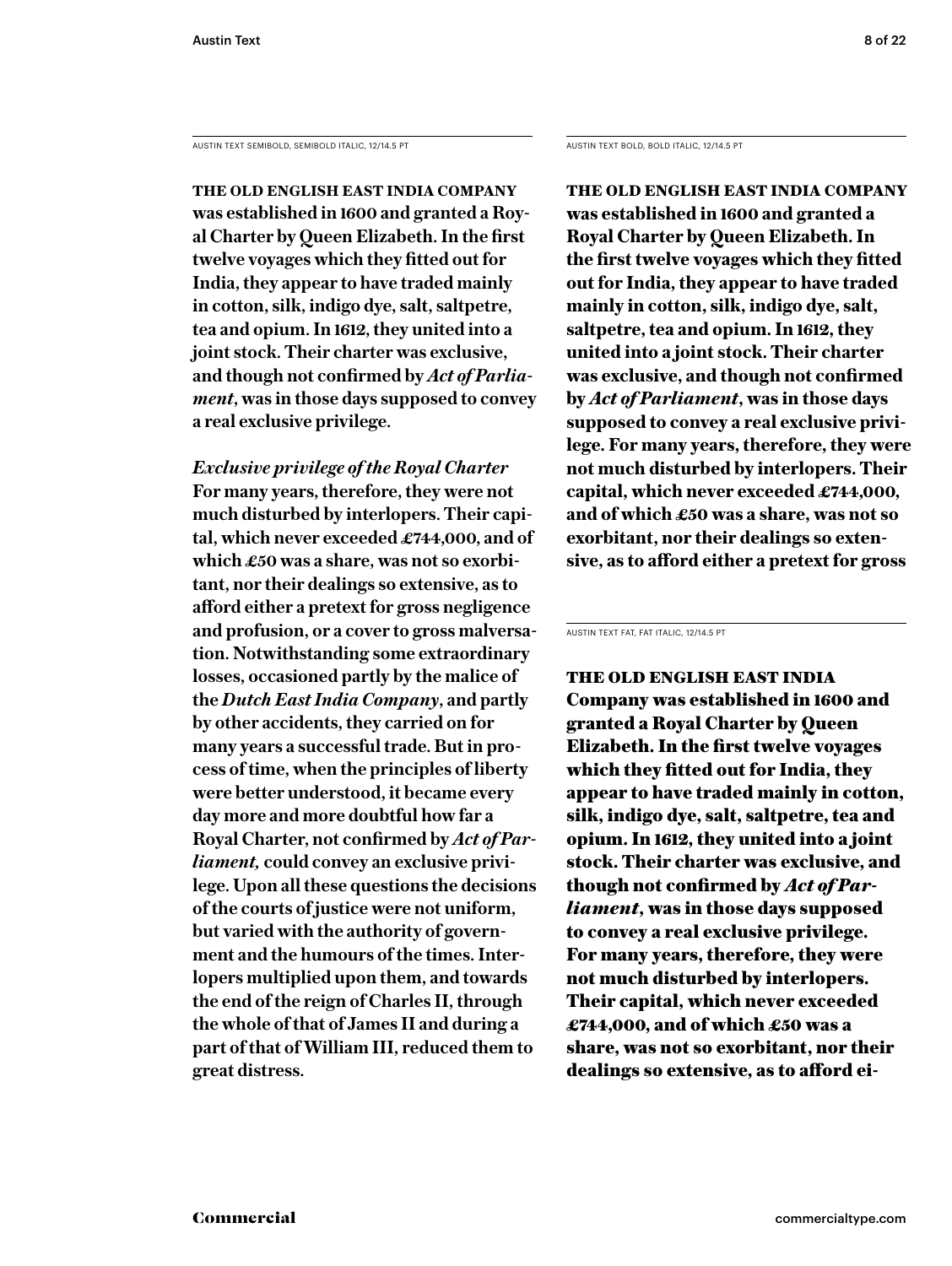The old English East India Company was established in 1600 and granted a Royal Charter by Queen Elizabeth. In the first twelve voyages which they fitted out for India, they appear to have traded mainly in cotton, silk, indigo dye, salt, saltpetre, tea and opium. In 1612, they united into a joint stock. Their charter was exclusive, and though not confirmed by *Act of Parliament*, was in those days supposed to convey a real exclusive privilege.

#### **Exclusive privilege of the Royal Charter**

For many years, therefore, they were not much disturbed by interlopers. Their capital, which never exceeded £744,000, and of which £50 was a share, was not so exorbitant, nor their dealings that extensive, as to afford either a pretext for gross negligence and profusion, or a cover to gross malversation. Notwithstanding some extraordinary losses, occasioned partly by the malice of the *Dutch East India Company*, and partly by other accidents, they carried on for many years a successful trade. But in process of time, when the principles of liberty were better understood, it became every day more and more doubtful how far a Royal Charter, not confirmed by *Act of Parliament,* could convey an exclusive privilege. Upon all these questions the decisions of the courts of justice were not uniform, but varied with the authority of government and the humours of the times. Interlopers multiplied upon them, and towards the end of the reign of Charles II, through the whole of that of James II and during a part of that of William III, reduced them to great distress. In 1698, a proposal was made to Parliament of advancing two millions to government at eight per cent, provided the subscribers were erected into a new East India Company with exclusive privileges. The old East India Company offered seven hundred thousand pounds, nearly the amount of their capital, at four per cent upon the same conditions. But such was at that time the state of public credit, that it was more convenient for government to

AUSTIN TEXT ROMAN, ITALIC, SEMIBOLD, 11/13 PT AUSTIN TEXT ROMAN NO. 2, ITALIC NO. 2, BOLD, 11/13 PT

The old English East India Company was established in 1600 and granted a Royal Charter by Queen Elizabeth. In the first twelve voyages which they fitted out for India, they appear to have traded mainly in cotton, silk, indigo dye, salt, saltpetre, tea and opium. In 1612, they united into a joint stock. Their charter was exclusive, and though not confirmed by *Act of Parliament*, was in those days supposed to convey a real exclusive privilege.

#### **Exclusive privilege of the Royal Charter**

For many years, therefore, they were not much disturbed by interlopers. Their capital, which never exceeded £744,000, and of which £50 was a share, was not so exorbitant, nor their dealings that extensive, as to afford either a pretext for gross negligence and profusion, or a cover to gross malversation. Notwithstanding some extraordinary losses, occasioned partly by the malice of the *Dutch East India Company*, and partly by other accidents, they carried on for many years a successful trade. But in process of time, when the principles of liberty were better understood, it became every day more and more doubtful how far a Royal Charter, not confirmed by *Act of Parliament,* could convey an exclusive privilege. Upon all these questions the decisions of the courts of justice were not uniform, but varied with the authority of government and the humours of the times. Interlopers multiplied upon them, and towards the end of the reign of Charles II, through the whole of that of James II and during a part of that of William III, reduced them to great distress. In 1698, a proposal was made to Parliament of advancing two millions to government at eight per cent, provided the subscribers were erected into a new East India Company with exclusive privileges. The old East India Company offered seven hundred thousand pounds, nearly the amount of their capital, at four per cent upon the same conditions. But such was at that time the state of public credit, that it was more convenient for government to borrow two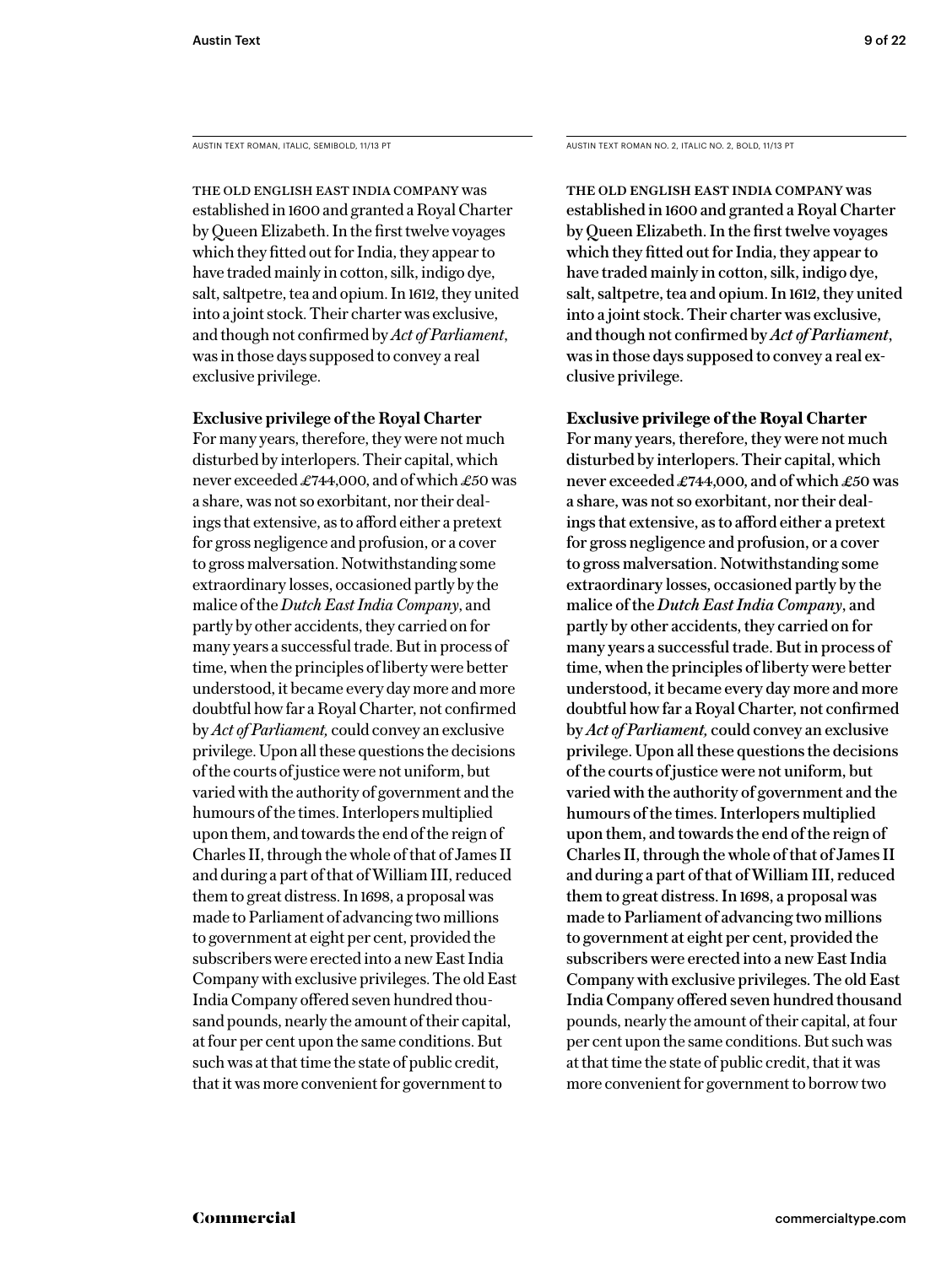AUSTIN TEXT SEMIBOLD, SEMIBOLD ITALIC, 11/13 PT AUSTIN TEXT BOLD, BOLD ITALIC, 11/13 PT

**The old English East India Company was established in 1600 and granted a Royal Charter by Queen Elizabeth. In the first twelve voyages which they fitted out for India, they appear to have traded mainly in cotton, silk, indigo dye, salt, saltpetre, tea and opium. In 1612, they united into a joint stock. Their charter was exclusive, and though not confirmed by** *Act of Parliament***, was in those days supposed to convey a real exclusive privilege.** 

*Exclusive privilege of the Royal Charter* **For many years, therefore, they were not much disturbed by interlopers. Their capital, which never exceeded £744,000, and of which £50 was a share, was not so exorbitant, nor their dealings so extensive, as to afford either a pretext for gross negligence and profusion, or a cover to gross malversation. Notwithstanding some extraordinary losses, occasioned partly by the malice of the** *Dutch East India Company***, and partly by other accidents, they carried on for many years a successful trade. But in process of time, when the principles of liberty were better understood, it became every day more and more doubtful how far a Royal Charter, not confirmed by** *Act of Parliament,* **could convey an exclusive privilege. Upon all these questions the decisions of the courts of justice were not uniform, but varied with the authority of government and the humours of the times. Interlopers multiplied upon them, and towards the end of the reign of Charles II, through the whole of that of James II and during a part of that of William III, reduced them to great distress. In 1698, a proposal was made to Parliament of advancing two millions to government at eight per cent, provided the subscribers were erected into a new East India Company with exclusive privileges. The old East India Company offered seven hundred thousand pounds, nearly the amount of their capital, at four per cent upon the same** 

**The old English East India Company was established in 1600 and granted a Royal Charter by Queen Elizabeth. In the first twelve voyages which they fitted out for India, they appear to have traded mainly in cotton, silk, indigo dye, salt, saltpetre, tea and opium. In 1612, they united into a joint stock. Their charter was exclusive, and though not confirmed by** *Act of Parliament***, was in those days supposed to convey a real exclusive privilege.** 

*Exclusive privilege of the Royal Charter* **For many years, therefore, they were not much disturbed by interlopers. Their capital, which never exceeded £744,000, and of which £50 was a share, was not so exorbitant, nor their dealings so extensive, as to afford either a pretext for gross negligence and profusion, or a cover to gross malversation. Notwithstanding some extraordinary losses, occa-**

AUSTIN TEXT FAT, FAT ITALIC, 11/13 PT

The old English East India Company was established in 1600 and granted a Royal Charter by Queen Elizabeth. In the first twelve voyages which they fitted out for India, they appear to have traded mainly in cotton, silk, indigo dye, salt, saltpetre, tea and opium. In 1612, they united into a joint stock. Their charter was exclusive, and though not confirmed by *Act of Parliament*, was in those days supposed to convey a real exclusive privilege.

*Exclusive privilege of the Royal Charter* For many years, therefore, they were not much disturbed by interlopers. Their capital, which never exceeded £744,000, and of which £50 was a share, was not so exorbitant, nor their dealings so extensive, as to afford either a pretext for gross negligence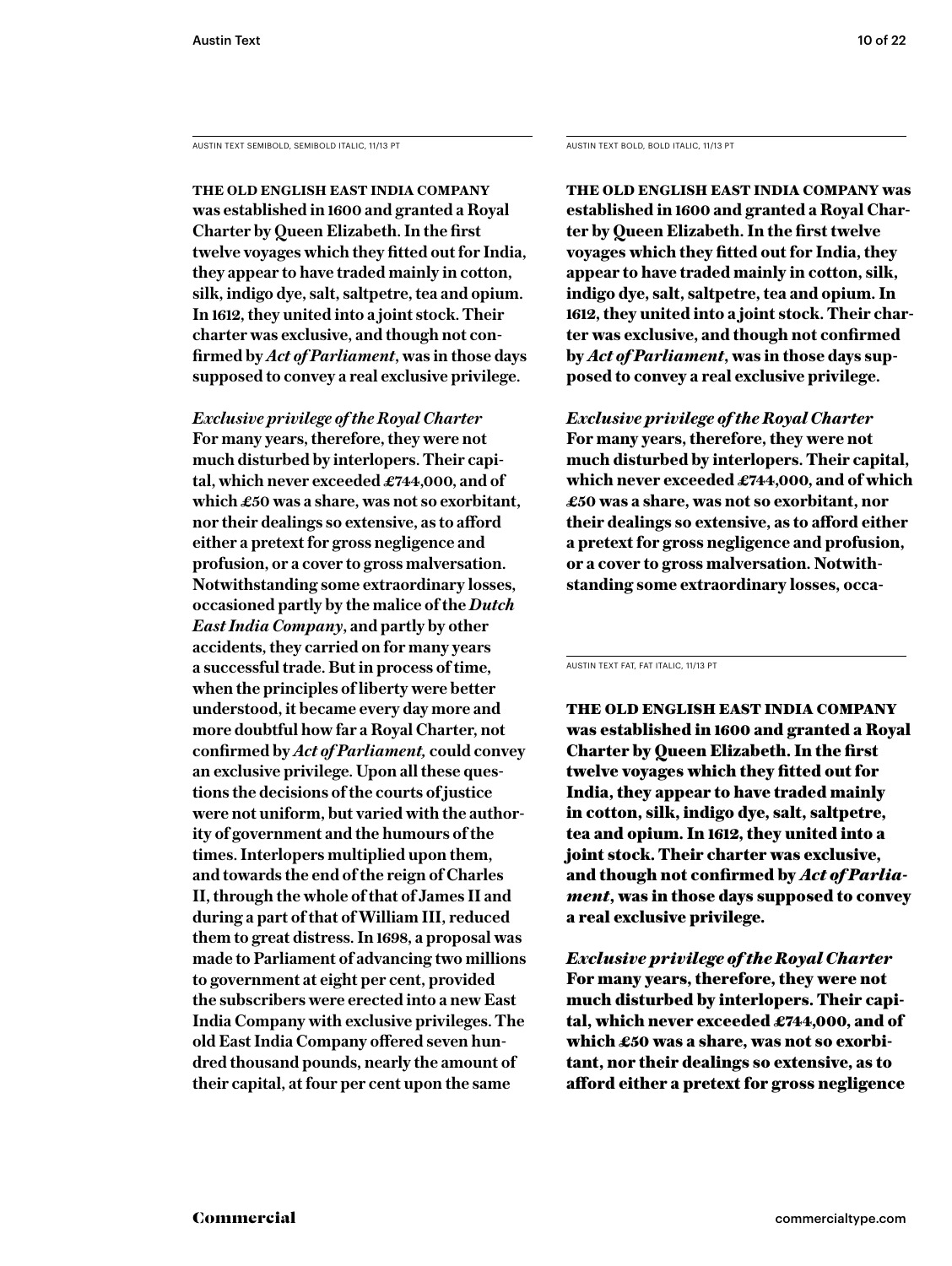AUSTIN TEXT ROMAN, ITALIC, SEMIBOLD, 10/12 PT AUSTIN TEXT ROMAN NO. 2, ITALIC NO. 2, BOLD, 10/12 PT

The old English East India Company was established in 1600 and granted a Royal Charter by Queen Elizabeth. In the first twelve voyages which they fitted out for India, they appear to have traded mainly in cotton, silk, indigo dye, salt, saltpetre, tea and opium. In 1612, they united into a joint stock. Their charter was exclusive, and though not confirmed by *Act of Parliament*, was in those days supposed to convey a real exclusive privilege.

**Exclusive privilege of the Royal Charter** For many years, therefore, they were not much disturbed by interlopers. Their capital, which never exceeded  $\pounds$ 744,000, and of which  $\pounds$ 50 was a share, was not so exorbitant, nor their dealings that extensive, as to afford either a pretext for gross negligence and profusion, or a cover to gross malversation. Notwithstanding some extraordinary losses, occasioned partly by the malice of the *Dutch East India Company*, and partly by other accidents, they carried on for many years a successful trade. But in process of time, when the principles of liberty were better understood, it became every day more and more doubtful how far a Royal Charter, not confirmed by *Act of Parliament,* could convey an exclusive privilege. Upon all these questions the decisions of the courts of justice were not uniform, but varied with the authority of government and the humours of the times. Interlopers multiplied upon them, and towards the end of the reign of Charles II, through the whole of that of James II and during a part of that of William III, reduced them to great distress.

#### **Ramifications of the proposal of 1698**

In 1698, a proposal was made to Parliament of advancing two millions to government at eight per cent, provided the subscribers were erected into a new East India Company with exclusive privileges. The old East India Company offered seven hundred thousand pounds, nearly the amount of their capital, at four per cent upon the same conditions. But such was at that time the state of public credit, that it was more convenient for government to borrow two millions at eight per cent than seven hundred thousand pounds at four. The proposal of the new subscribers was accepted, and a new East India Company established in consequence. The old East India Company, however, had a right to continue their trade till 1701. They had, at the

The old English East India Company was established in 1600 and granted a Royal Charter by Queen Elizabeth. In the first twelve voyages which they fitted out for India, they appear to have traded mainly in cotton, silk, indigo dye, salt, saltpetre, tea and opium. In 1612, they united into a joint stock. Their charter was exclusive, and though not confirmed by *Act of Parliament*, was in those days supposed to convey a real exclusive privilege.

**Exclusive privilege of the Royal Charter**

For many years, therefore, they were not much disturbed by interlopers. Their capital, which never exceeded £744,000, and of which £50 was a share, was not so exorbitant, nor their dealings that extensive, as to afford either a pretext for gross negligence and profusion, or a cover to gross malversation. Notwithstanding some extraordinary losses, occasioned partly by the malice of the *Dutch East India Company*, and partly by other accidents, they carried on for many years a successful trade. But in process of time, when the principles of liberty were better understood, it became every day more and more doubtful how far a Royal Charter, not confirmed by *Act of Parliament*, could convey an exclusive privilege. Upon all these questions the decisions of the courts of justice were not uniform, but varied with the authority of government and the humours of the times. Interlopers multiplied upon them, and towards the end of the reign of Charles II, through the whole of that of James II and during a part of that of William III, reduced them to great distress.

#### **Ramifications of the proposal of 1698**

In 1698, a proposal was made to Parliament of advancing two millions to government at eight per cent, provided the subscribers were erected into a new East India Company with exclusive privileges. The old East India Company offered seven hundred thousand pounds, nearly the amount of their capital, at four per cent upon the same conditions. But such was at that time the state of public credit, that it was more convenient for government to borrow two millions at eight per cent than seven hundred thousand pounds at four. The proposal of the new subscribers was accepted, and a new East India Company established in consequence. The old East India Company, however, had a right to continue their trade till 1701. They had, at the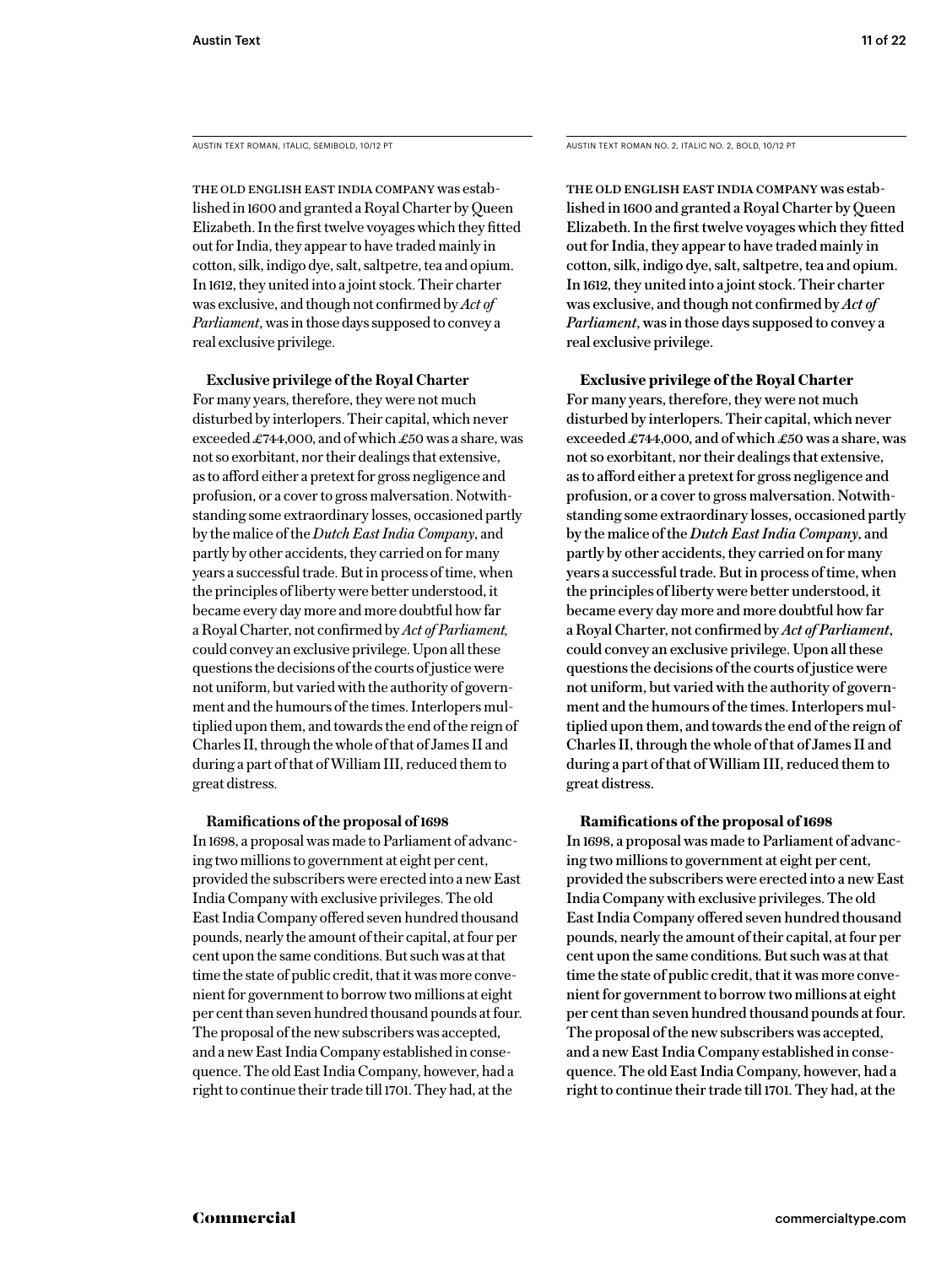AUSTIN TEXT SEMIBOLD, SEMIBOLD ITALIC, 10/12 PT AUSTIN TEXT BOLD, BOLD ITALIC, 10/12 PT

**The old English East India Company was established in 1600 and granted a Royal Charter by Queen Elizabeth. In the first twelve voyages which they fitted out for India, they appear to have traded mainly in cotton, silk, indigo dye, salt, saltpetre, tea and also opium. In 1612, they united into a joint stock. Their charter was exclusive, and though not confirmed by** *Act of Parliament***, was in those days supposed to convey a real exclusive privilege.** 

*Exclusive privilege of the Royal Charter* **For many years, therefore, they were not much disturbed by interlopers. Their capital, which never exceeded £744,000, and of which £50 was a share, was not so exorbitant, nor their dealings that extensive, as to afford either a pretext for gross negligence and profusion, or a cover to gross malversation. Notwithstanding some extraordinary losses, occasioned partly by the malice of the** *Dutch East India Company***, and partly by other accidents, they carried on for many years a successful trade. But in process of time, when the principles of liberty were better understood, it became every day more and more doubtful how far a Royal Charter, not confirmed by** *Act of Parliament***, could convey an exclusive privilege. Upon all these questions the decisions of the courts of justice were not uniform, but varied with the authority of government and the humours of the times. Interlopers multiplied upon them, and towards the end of the reign of Charles II, through the whole of that of James II and during a part of that of William III, reduced them to great distress.**

*Ramifications of the proposal of 1698* **In 1698, a proposal was made to Parliament of advancing two millions to government at eight per cent, provided the subscribers were erected into a new East India Company with exclusive privileges. The old East India Company offered seven hundred thousand pounds, nearly the amount of their capital, at four per cent upon the same conditions. But such was at that time the state of public credit, that it was more convenient for government to borrow two millions at eight per cent than seven hundred thousand pounds** 

**The old English East India Company was established in 1600 and granted a Royal Charter by Queen Elizabeth. In the first twelve voyages which they fitted out for India, they appear to have traded mainly in cotton, silk, indigo dye, salt, saltpetre, tea and opium. In 1612, they united into a joint stock. Their charter was exclusive, and though not confirmed by** *Act of Parliament***, was in those days supposed to convey a real exclusive privilege.** 

*Exclusive privilege of the Royal Charter* **For many years, therefore, they were not much disturbed by interlopers. Their capital, which never exceeded £744,000, and of which £50 was a share, was not so exorbitant, nor their dealings so extensive, as to afford either a pretext for gross negligence and profusion, or a cover to gross malversation. Notwithstanding some extraordinary losses, occasioned partly by the malice of the Dutch East India Company, and** 

AUSTIN TEXT FAT, FAT ITALIC, 10/12 PT

The old English East India Company was established in 1600 and granted a Royal Charter by Queen Elizabeth. In the first twelve voyages which they fitted out for India, they appear to have traded mainly in cotton, silk, indigo dye, salt, saltpetre, tea and opium. In 1612, they united into a joint stock. Their charter was exclusive, and though not confirmed by *Act of Parliament*, was in those days supposed to convey a real exclusive privilege.

*Exclusive privilege of the Royal Charter* For many years, therefore, they were not much disturbed by interlopers. Their capital, which never exceeded £744,000, and of which £50 was a share, was not so exorbitant, nor their dealings so extensive, as to afford either a pretext for gross negligence and profusion, or a cover to gross malversation. Notwithstanding some extraordinary losses, occasioned partly by the malice of the Dutch East India Company, and partly by other accidents,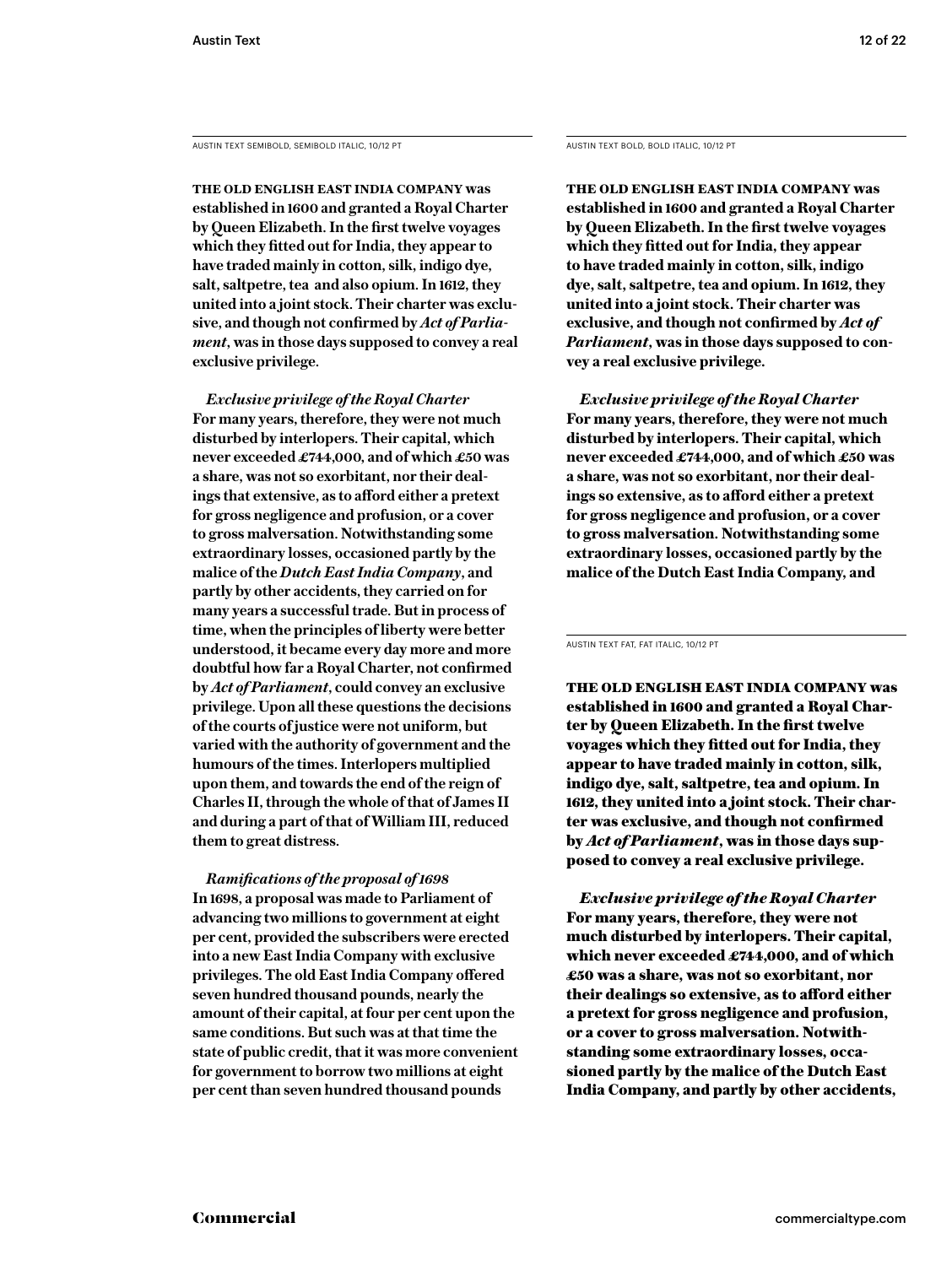The old English East India Company was established in 1600 and granted a Royal Charter by Queen Elizabeth. In the first twelve voyages which they fitted out for India, they appear to have traded mainly in cotton, silk, indigo dye, salt, saltpetre, tea and opium. In 1612, they united into a joint stock. Their charter was exclusive, and though not confirmed by *Act of Parliament*, was in those days supposed to convey a real exclusive privilege.

#### **Exclusive privilege of the Royal Charter**

For many years, therefore, they were not much disturbed by interlopers. Their capital, which never exceeded £744,000, and of which £50 was a share, was not so exorbitant, nor their dealings that extensive, as to afford either a pretext for gross negligence and profusion, or a cover to gross malversation. Notwithstanding some extraordinary losses, occasioned partly by the malice of the *Dutch East India Company*, and partly by other accidents, they carried on for many years a successful trade. But in process of time, when the principles of liberty were better understood, it became every day more and more doubtful how far a Royal Charter, not confirmed by *Act of Parliament,* could convey an exclusive privilege. Upon all these questions the decisions of the courts of justice were not uniform, but varied with the authority of government and the humours of the times. Interlopers multiplied upon them, and towards the end of the reign of Charles II, through the whole of that of James II and during a part of that of William III, reduced them to great distress.

#### **Ramifications of the proposal of 1698**

In 1698, a proposal was made to Parliament of advancing two millions to government at eight per cent, provided the subscribers were erected into a new East India Company with exclusive privileges. The old East India Company offered seven hundred thousand pounds, nearly the amount of their capital, at four per cent upon the same conditions. But such was at that time the state of public credit, that it was more convenient for government to borrow two millions at eight per cent than seven hundred thousand pounds at four. The proposal of the new subscribers was accepted, and a new East India Company established in consequence. The old East India Company, however, had a right to continue their trade till 1701. They had, at the same time, in the name of their treasurer, subscribed, very artfully, three hundred and fifteen thousand pounds into the stock of the new. By a negligence in the expression of the Act of Parliament which vested the East India trade in the subscribers to this loan of two millions, it did not appear evident that they were all obliged to unite into a

AUSTIN TEXT ROMAN, ITALIC, SEMIBOLD, 9/11 PT AUSTIN TEXT ROMAN NO. 2, ITALIC NO. 2, BOLD, 9/11 PT

The old English East India Company was established in 1600 and granted a Royal Charter by Queen Elizabeth. In the first twelve voyages which they fitted out for India, they appear to have traded mainly in cotton, silk, indigo dye, salt, saltpetre, tea and opium. In 1612, they united into a joint stock. Their charter was exclusive, and though not confirmed by *Act of Parliament*, was in those days supposed to convey a real exclusive privilege.

#### **Exclusive privilege of the Royal Charter**

For many years, therefore, they were not much disturbed by interlopers. Their capital, which never exceeded £744,000, and of which £50 was a share, was not so exorbitant, nor their dealings that extensive, as to afford either a pretext for gross negligence and profusion, or a cover to gross malversation. Notwithstanding some extraordinary losses, occasioned partly by the malice of the *Dutch East India Company*, and partly by other accidents, they carried on for many years a successful trade. But in process of time, when the principles of liberty were better understood, it became every day more and more doubtful how far a Royal Charter, not confirmed by *Act of Parliament,* could convey an exclusive privilege. Upon all these questions the decisions of the courts of justice were not uniform, but varied with the authority of government and the humours of the times. Interlopers multiplied upon them, and towards the end of the reign of Charles II, through the whole of that of James II and during a part of that of William III, reduced them to great distress.

#### **Ramifications of the proposal of 1698**

In 1698, a proposal was made to Parliament of advancing two millions to government at eight per cent, provided the subscribers were erected into a new East India Company with exclusive privileges. The old East India Company offered seven hundred thousand pounds, nearly the amount of their capital, at four per cent upon the same conditions. But such was at that time the state of public credit, that it was more convenient for government to borrow two millions at eight per cent than seven hundred thousand pounds at four. The proposal of the new subscribers was accepted, and a new East India Company established in consequence. The old East India Company, however, had a right to continue their trade till 1701. They had, at the same time, in the name of their treasurer, subscribed, very artfully, three hundred and fifteen thousand pounds into the stock of the new. By a negligence in the expression of the Act of Parliament which vested the East India trade in the subscribers to this loan of two millions, it did not appear evident that they were all obliged to unite into a joint stock. A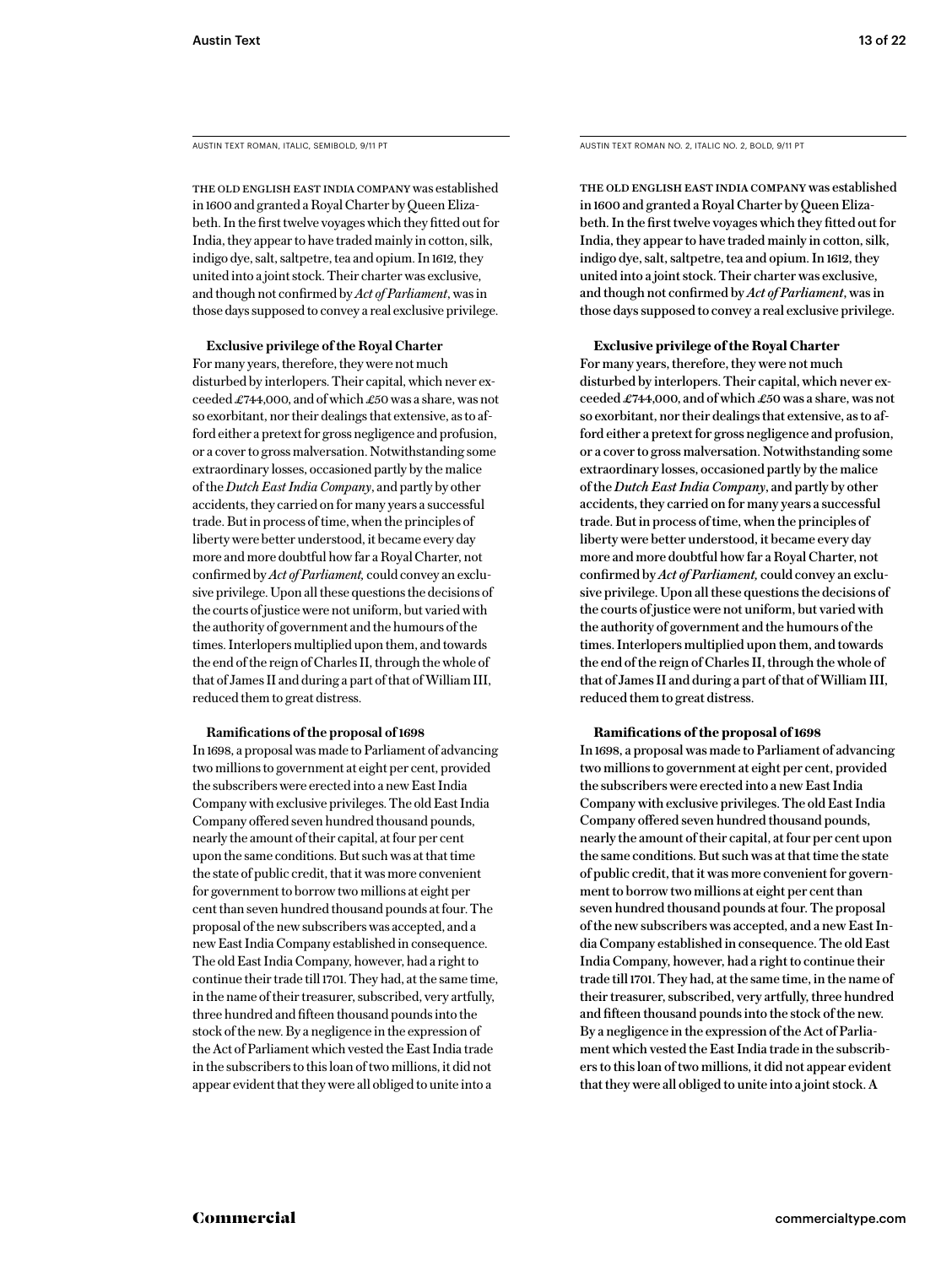AUSTIN TEXT SEMIBOLD, SEMIBOLD ITALIC, 9/11 PT AUSTIN TEXT BOLD, BOLD ITALIC, 9/11 PT

**The old English East India Company was established in 1600 and granted a Royal Charter by Queen Elizabeth. In the first twelve voyages which they fitted out for India, they appear to have traded mainly in cotton, silk, indigo dye, salt, saltpetre, tea and also opium. In 1612, they united into a joint stock. Their charter was exclusive, and though not confirmed by Act of Parliament, was in those days supposed to convey a real exclusive privilege.** 

*Exclusive privilege of the Royal Charter* **For many years, therefore, they were not much disturbed by interlopers. Their capital, which never even exceeded £744,000, and of which £50 was a share, was not so exorbitant, nor their dealings so extensive, as to afford either a pretext for gross negligence and profusion, or a cover to gross malversation. Notwithstanding some extraordinary losses, occasioned partly by the malice of the Dutch East India Company, and partly by other accidents, they carried on for many years a successful trade. But in process of time, when the principles of liberty were better understood, it became every day more and more doubtful how far a Royal Charter, not confirmed by** *Act of Parliament,* **could convey an exclusive privilege. Upon all these questions the decisions of the courts of justice were not uniform, but varied with the authority of government and the humours of the times. Interlopers multiplied upon them, and towards the end of the reign of Charles II, through the whole of that of James II and during a part of that of William III, reduced them to great distress.**

*Ramifications of the proposal of 1698* **In 1698, a proposal was made to Parliament of advancing two millions to government at eight per cent, provided the subscribers were erected into a new East India Company with exclusive privileges. The old East India Company offered seven hundred thousand pounds, nearly the amount of their capital, at four per cent upon the same conditions. But such was at that time the state of public credit, that it was more convenient for government to borrow two millions at eight per cent than seven hundred thousand pounds at four. The proposal of the new subscribers was accepted, and a** *new East India Company* **established in consequence. The old East India Company, however, had a right to continue their trade till 1701. They had, at the same time, in the name of their treasurer, subscribed, very artfully, three hundred and fifteen thousand pounds into the stock of the new. By a negligence in the expression of the Act of** 

**The old English East India Company was established in 1600 and granted a Royal Charter by Queen Elizabeth. In the first twelve voyages which they fitted out for India, they appear to have traded mainly in cotton, silk, indigo dye, salt, saltpetre, tea and opium. In 1612, they united into a joint stock. Their charter was exclusive, and though not confirmed by Act of Parliament, was in those days supposed to convey a real exclusive privilege.** 

*Exclusive privilege of the Royal Charter* **For many years, therefore, they were not much disturbed by interlopers. Their capital, which never exceeded £744,000, and of which £50 was a share, was not so exorbitant, nor their dealings so extensive, as to afford either a pretext for gross negligence and profusion, or a cover to gross malversation. Notwithstanding some extraordinary losses, occasioned partly by the malice of the Dutch East India Company, and partly by other accidents, they carried on for many years a successful trade. But in process of time, when the principles of liberty** 

AUSTIN TEXT FAT, FAT ITALIC, 9/11 PT

The old English East India Company was established in 1600 and granted a Royal Charter by Queen Elizabeth. In the first twelve voyages which they fitted out for India, they appear to have traded mainly in cotton, silk, indigo dye, salt, saltpetre, tea and also opium. In 1612, they united into a joint stock. Their charter was exclusive, and though not confirmed by Act of Parliament, was in those days supposed to convey a real exclusive privilege.

*Exclusive privilege of the Royal Charter* For many years, therefore, they were not much disturbed by interlopers. Their capital, which never even exceeded £744,000, and of which £50 was a share, was not so exorbitant, nor their dealings so extensive, as to afford either a pretext for gross negligence and profusion, or a cover to gross malversation. Notwithstanding some extraordinary losses, occasioned partly by the malice of the Dutch East India Company, and partly by other accidents, they carried on for many years a successful trade. But in process of time, when the principles of liberty were better understood, it became every day more and more doubtful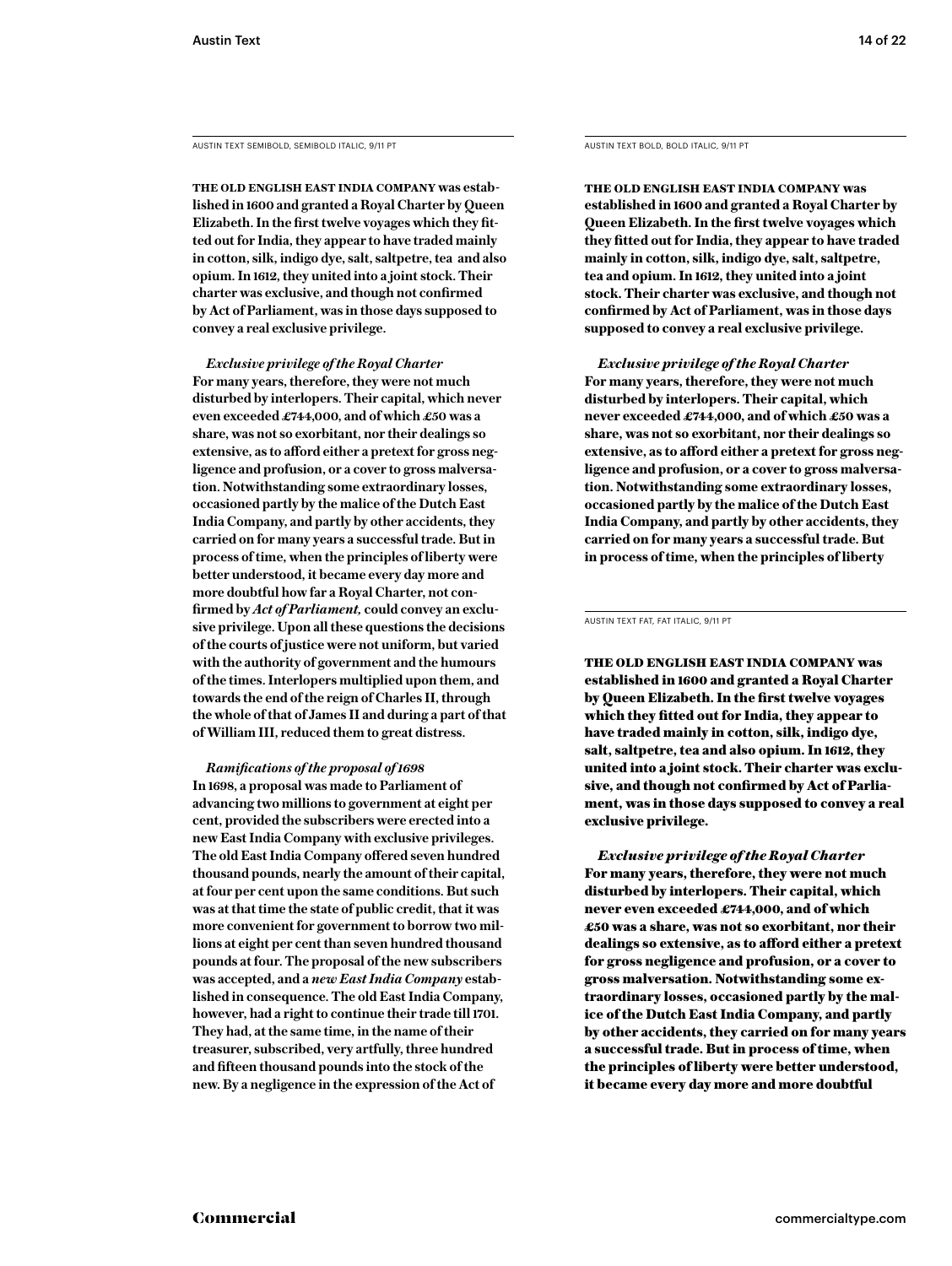AUSTIN TEXT ROMAN, 10/11 PT

The Spanish war, which began in 1739, and the French war which soon followed it occasioned further increase of the debt, which, on the 31st of December 1748, after the war had been concluded by the Treaty of Aix-la-Chapelle, amounted to £78,293,313. The most profound peace of seventeen years continuance had taken no more than £8,328,354. from it. A war of less than nine years' continuance added £31,338,689 to it. (Refer to James Postlethwaite's *The History of the Public Revenue.*) During the administration of Mr. Pelham, the interest of the public debt was reduced, or at least measures were taken for reducing it, from four to three per cent; the sinking fund was increased, and some part of the public debt was paid off. In 1755, before the breaking out of the late war, the funded debt of Great Britain amounted to £72,289,673. On the 5th of January 1763, at the conclusion of the peace, the funded debt amounted to £122,603,336. The unfunded debt has been stated at

AUSTIN TEXT ROMAN, 10/12 PT

The Spanish war, which began in 1739, and the French war which soon followed it occasioned further increase of the debt, which, on the 31st of December 1748, after the war had been concluded by the Treaty of Aix-la-Chapelle, amounted to £78,293,313. The most profound peace of seventeen years continuance had taken no more than £8,328,354. from it. A war of less than nine years' continuance added £31,338,689 to it. (Refer to James Postlethwaite's *The History of the Public Revenue.*) During the administration of Mr. Pelham, the interest of the public debt was reduced, or at least measures were taken for reducing it, from four to three per cent; the sinking fund was increased, and some part of the public debt was paid off. In 1755, before the breaking out of the late war, the funded debt of Great Britain amounted to £72,289,673. On the 5th of January 1763, at the conclusion of the peace, the funded debt amounted to £122,603,336. The unfunded debt has been stated at

AUSTIN TEXT ROMAN, 10/13 PT

The Spanish war, which began in 1739, and the French war which soon followed it occasioned further increase of the debt, which, on the 31st of December 1748, after the war had been concluded by the Treaty of Aix-la-Chapelle, amounted to £78,293,313. The most profound peace of seventeen years continuance had taken no more than £8,328,354. from it. A war of less than nine years' continuance added £31,338,689 to it. (Refer to James Postlethwaite's *The History of the Public Revenue.*) During the administration of Mr. Pelham, the interest of the public debt was reduced, or at least measures were taken for reducing it, from four to three per cent; the sinking fund was increased, and some part of the public debt was paid off. In 1755, before the breaking out of the late war, the funded debt of Great Britain amounted to £72,289,673. On the 5th of January 1763, at the conclusion of the peace, the funded debt amounted to £122,603,336. The unfunded debt has been stated at

AUSTIN TEXT ROMAN, 10/14 PT

The Spanish war, which began in 1739, and the French war which soon followed it occasioned further increase of the debt, which, on the 31st of December 1748, after the war had been concluded by the Treaty of Aix-la-Chapelle, amounted to £78,293,313. The most profound peace of seventeen years continuance had taken no more than £8,328,354. from it. A war of less than nine years' continuance added £31,338,689 to it. (Refer to James Postlethwaite's *The History of the Public Revenue.*) During the administration of Mr. Pelham, the interest of the public debt was reduced, or at least measures were taken for reducing it, from four to three per cent; the sinking fund was increased, and some part of the public debt was paid off. In 1755, before the breaking out of the late war, the funded debt of Great Britain amounted to £72,289,673. On the 5th of January 1763, at the conclusion of the peace, the funded debt amounted to £122,603,336. The unfunded debt has been stated at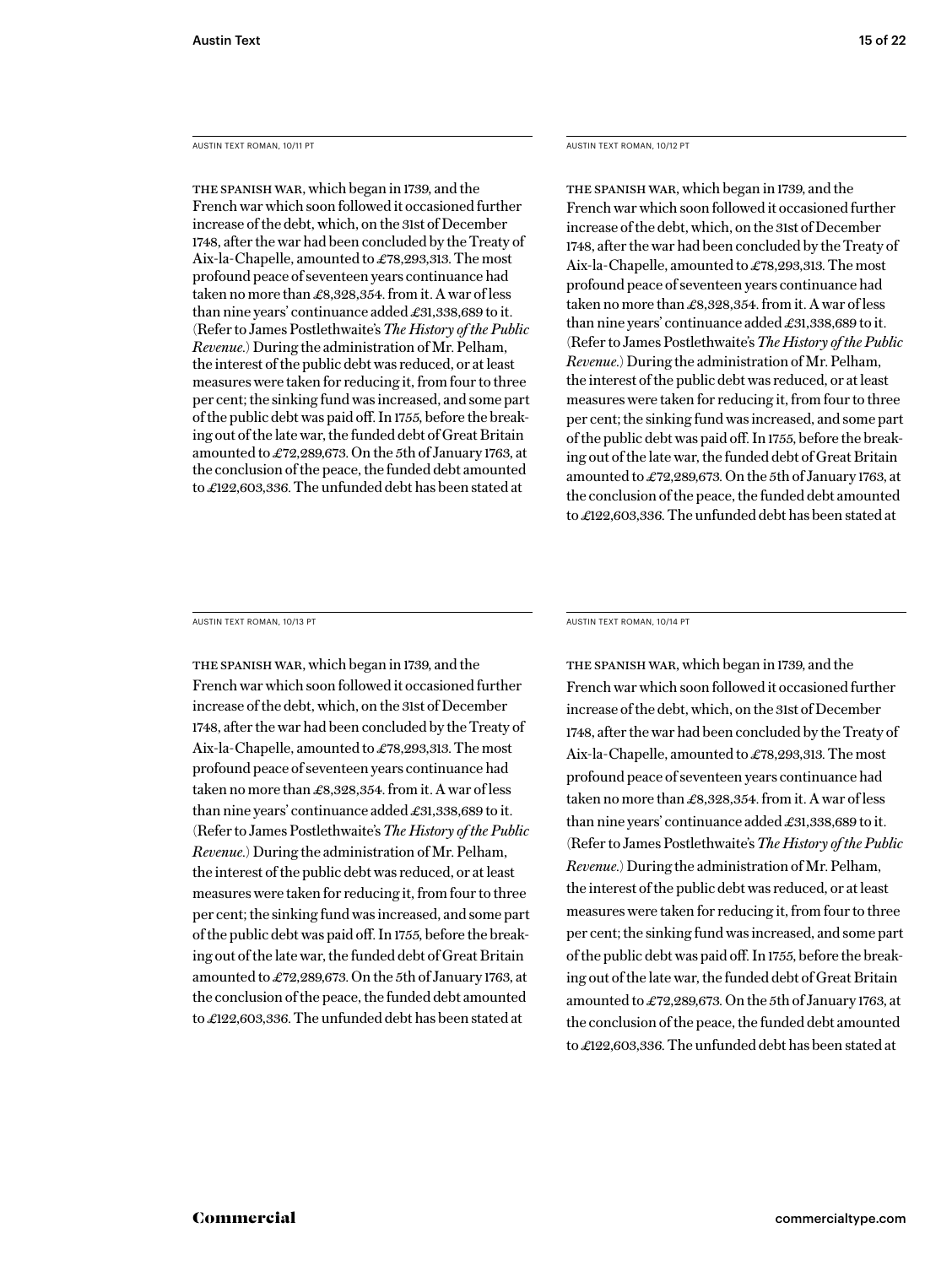#### ČESKÝ (CZECH) AUSTIN TEXT ROMAN, ITALIC, 10/12 PT

ačkoli klimšova nenapsala knih mnoho, přece zná ji ta naše četbychtivá mládež tuze dobře. Zná ji zejména z knih: Z jara do léta, Kniha báchorek, Paleček a Malenka, Z ráje, Rodinná skřínka a j., a pak z různých časopisů pro mládež, do nichž velice pilně přispívá. Její práce vesměs děti naše rády čítají, poněvadž skutečně vynikají vším, čeho se na dobré četbě žádá. Však Klimšova také pracuje s láskou, pracuje opravdově vážně a nevydá nic na světlo, co by důkladně nepodrobila soudu svému i soudu jiných. A to právě dodává jejím prácem té pravé ceny. Nuže seznammež se se životem této tiché a skromné pracovnice, seznammež se i s jejími pěknými spisy. Klimšova narodila se 7. dne měsíce prosince roku 1851. v Poličce. Otec její byl dosti zámožným a váženým měšťanem, měltě v Poličce dům a byl dlouhá léta členem obecního zastupitelstva, ba i městským radním. *Při domě měli Klimšovi zahrádku.*  Něžná matka Bohumilčina milovala totiž velice květiny a při tom lnula také velikou láskou ku zvířatům. Byla dobra, o vše, ale zvláště o děti své starostliva, při tom pilna, šetrna a skoro až příliš skromna. Podobala se, zvláště v pozdějším svém věku, na vlas těm prostosrdečným a

#### DEUTSCH (GERMAN) AUSTIN TEXT ROMAN, ITALIC, 10/12 PT

Sehen wir das Gesamtbild unseres heutigen Lebens nur mit unseren Augen an, so können wir die Folgerung ziehen, daß dieses Gebilde einen chaotischen Charakter trägt, und es kann uns nicht wundern, daß diejenigen, welche sich in diesem scheinbaren Chaos unwohl fühlen, der Welt entfliehen oder sich in geistigen Abstraktionen verlieren wollen. Doch jedenfalls muß es uns klar sein, daß diese Flucht vor der Wirklichkeit ein ebenso großer Irrtum ist wie jene Anlehnung an den reinsten Materialismus. Weder die Flucht in das Mittelalter, noch der von verschiedenen Kunsthistorikern empfohlene Wiederaufbau des Olympos kann und die Lösung bringen. Unsere Zeit hat eine andere Mission zu erfüllen als die des Mittelalters und des Hellenismus. *Um die Aufgabe unserer Zeit richtig zu verstehen, ist es notwendig,* daß wir nicht nur mit unseren Augen, sondern vielmehr mit unseren innerlichen Sinnesorganen die Lebensstruktur erfassen. Haben wir einmal die Synthese des Lebens aus der Tiefe unseres Wesens gewonnen und als Inhalt von Kultur und Kunst anerkannt, so wird es uns nicht schwer fallen an Hand von Dokumenten, die uns die

DANSK (DANISH) AUSTIN TEXT ROMAN, ITALIC, 10/12 PT

Der var en lille havfisk af god familie, navnet husker jeg ikke, det må de lærde sige dig. Den lille fisk havde attenhundrede søskende, alle lige gamle; de kendte ikke deres fader eller moder, de måtte straks skøtte sig selv og svømme om, men det var en stor fornøjelse; vand havde de nok at drikke, hele verdenshavet, føden tænkte de ikke på, den kom nok; hver ville følge sin lyst, hver ville få sin egen historie, ja det tænkte heller ingen af dem på. Solen skinnede ned i vandet, det lyste om dem, det var så klart, det var en verden med de forunderligste skabninger, og nogle så gruelig store, med voldsomme gab, de kunne sluge de attenhundrede søskende, men det tænkte de heller ikke på, for ingen af dem var endnu blevet slugt. *De små svømmede sammen, tæt op til hverandre,* som sildene og makrellerne svømmer; men som de allerbedst svømmede i vandet og tænkte på ingenting, sank, med forfærdelig lyd, ovenfra, midt ned imellem dem, en lang, tung ting, der slet ikke ville holde op; længere og længere strakte den sig, og hver af småfiskene, som den ramte, blev kvast eller fik et knæk, som de ikke kunne forvinde. Alle småfisk, de store med, lige oppe fra havets flade og

#### ESPAÑOL (SPANISH) AUSTIN TEXT ROMAN, ITALIC, 10/12 PT

En esta conferencia no pretendo, como en anteriores, definir, sino subrayar; no quiero dibujar, sino sugerir. Animar, en su exacto sentido. Herir pájaros soñolientos. Donde haya un rincón oscuro, poner un reflejo de nube alargada y regalar unos cuantos espejos de bolsillo a las señoras que asisten. He querido bajar a la ribera de los juncos. Por debajo de las tejas amarillas. A la salida de las aldeas, donde el tigre se come a los niños. Estoy en este momento lejos del poeta que mira el reloj, lejos del poeta que lucha con la estatua, que lucha con el sueño, que lucha con la anatomía; he huido de todos mis amigos y me voy con aquel muchacho que se come la fruta verde y mira cómo las hormigas devoran al pájaro aplastado por el automóvil. *Por las calles más puras del pueblo me encontraréis;* por el aire viajero y la luz tendida de las melodías que Rodrigo Caro llamó "reverendas madres de todos los cantares". Por todos los sitios donde se abre la tierna orejita rosa del niño o la blanca orejita de la niña que espera, llena de miedo, el alfiler que abra el agujero para la arracada. En todos los paseos que yo he dado por España, un poco cansado de catedrales, de piedras muertas, de paisajes con alma,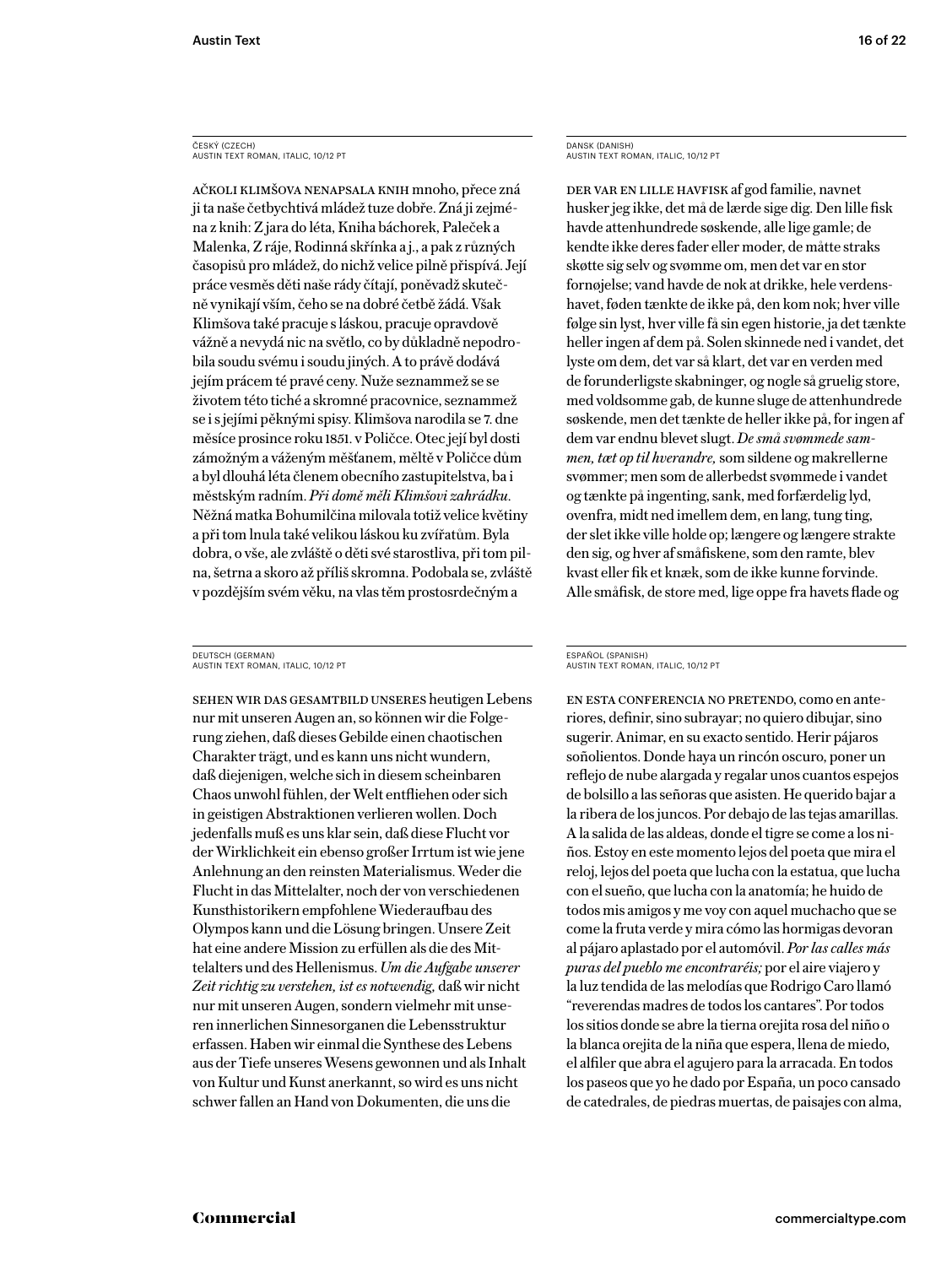#### FRANÇAIS (FRENCH) AUSTIN TEXT ROMAN, ITALIC, 10/12 PT

Dada a son origine dans le dictionnaire. C'est terriblement simple. En français cela signifie «cheval de bois». En allemand «va te faire, au revoir, à la prochaine». En roumain «oui en effet, vous avez raison, c'est ça, d'accord, vraiment, on s'en occupe», etc. C'est un mot international. Seulement un mot et ce mot comme mouvement. Très facile à comprendre. Lorsqu'on en fait une tendance artistique, cela revient à vouloir supprimer les complications. *Psychologie Dada.* Allemagne Dada y compris indigestions et crampes brouillardeuses, littérature Dada, bourgeoisie Dada et vous, très vénérés poètes, vous qui avez toujours fait de la poésie avec des mots, mais qui n'en faites jamais du mot lui-même, vous qui tournez autour d'un simple point en poétisant. Guerre mondiale Dada et pas de fin, révolution Dada et pas de commencement. Dada, amis et soi-disant poètes, très estimés fabricateurs et évangélistes Dada Tzara, Dada Huelsenbeck, Dada m'dada, Dada m'dada, Dada mhm, dada dera dada, Dada Hue, Dada Tza. Comment obtenir la béatitude ? En disant Dada. Comment devenir célèbre? En disant Dada. D'un geste noble et avec des manières raffinées.

#### MAGYAR (HUNGARIAN) AUSTIN TEXT ROMAN, ITALIC, 10/12 PT

Hajnali két órakor a segédtiszt belépett a tábornok szobájába és jelentette, hogy a járőrök elindultak a hodricsi úton. Az asztalra állított petróleumlámpa körül szétteregetett tereprajzok és jelentések hevertek, rajtuk keresztbe dobva egy ezüstgombos lovaglópálca. A tábornok a szoba közepén állt és hideg arccal hallgatta a segédtiszt szavait. Kurtára nyírt szakála rőtesen csillogott a lámpafényben. *Aranykeretes szemüvege mögül jeges nyugalommal csillámlottak elő kék szemei.* Csupa energia volt ez a hat láb magas, karcsú ember, aki egy hónap előtt vette át a feldunai hadtest parancsnokságát. De most mégis, mintha valami fáradtságot vagy inkább fásultságot árultak volna el mozdulatai. Némán bólintott s mikor a segédtiszt mögött becsukódott az ajtó, kimerülten dobta magát a kopott díványra. Két nap óta mindig talpon volt s egyik izgalom a másik után érte. A Szélakna irányában fekvő főcsapat felé haladó ellenség már egy napi előnyt nyert a Zsarnócra kirendelt zászlóalj parancsnokának ügyetlensége folytán. Első felindulásában maga vette át a zászlóalj vezényletét s negyvennyolc óra óta egy percre le nem hunyta a szemét. Izgatta az is, hogy esetleg elvágják

ITALIANO (ITALIAN) AUSTIN TEXT ROMAN, ITALIC, 10/12 PT

Dapprima, ripetendendo l'errore commesso in gioventù, scrisse di animali che conosceva poco, e le sue favole risonarono di ruggiti e barriti. Poi si fece più umano, se così si può dire, scrivendo degli animali che credeva di conoscere. Così la mosca gli regalò una gran quantità di favole dimostrandosi un animale più utile di quanto si creda. In una di quelle favole ammirava la velocità del dittero, velocità sprecata perchè non gli serviva nè a raggiungere la preda nè a garantire la sua incolumità. Qui faceva la morale una testuggine. Un'altra favola esaltava la mosca che distruggeva le cose sozze da essa tanto amate. Una terza si meravigliava che la mosca, l'animale più ricco d'occhi, veda tanto imperfettamente. Infine una raccontava di un uomo che, dopo di aver schiacciato una mosca noiosa, le gridò: "Ti ho beneficata; ecco che non sei più una mosca". Con tale sistema *era facile di avere ogni giorno* la favola pronta col caffè del mattino. Doveva venire la guerra ad insegnargli che la favola poteva divenire un'espressione del proprio animo, il quale così inseriva la mummietta nella macchina della vita, quale un suo organo. Ed ecco come avvenne. Allo scoppio della guerra italiana, Mario

#### POLSKI (POLISH) AUSTIN TEXT ROMAN, ITALIC, 10/12 PT

od wczoraj jakiś niepokój panuje w uliczce. Stary Mendel dziwi się i częściej niż zwykle nakłada krótką łajkę patrząc w okno. Tych ludzi nie widział on tu jeszcze. Gdzie idą? Po co przystają z robotnikami, śpieszącymi do kopania fundamentów pod nowy dom niciarza Greulicha? Skąd się tu wzięły te obszarpane wyrostki? Dlaczego patrzą tak po sieniach? Skąd mają pieniądze, że idą w pięciu do szynku? Stary Mendel kręci głową, smokcząc mały, silnie wygięty wiśniowy cybuszek. *On zna tak dobrze tę uliczkę cichą. Jej fizjonomię, jej ruch.* jej głosy, jej tętno. Wie, kiedy zza którego węgła wyjrzy w dzień pogodny słońce; ile dzieci przebiegnie rankiem, drepcąc do ochronki, do szkoły; ile zwiędłych dziewcząt w ciemnych chustkach, z małymi blaszeczkami w ręku przejdzie po trzy, po cztery, do fabryki cygar na robotę; ile kobiet przystanie z koszami na starym, wytartym chodniku, pokazując sobie zakupione jarzyny, skarżąc się na drogość jaj, mięsa i masła; ilu wyrobników przecłapie środkiem bruku, ciężkim chodem nóg obutych w trepy, niosąc pod pachą węzełki, a w ręku cebrzyki, kielnie, liny. siekiery, piły. Ba, on i to nawet wie może. ile wróbli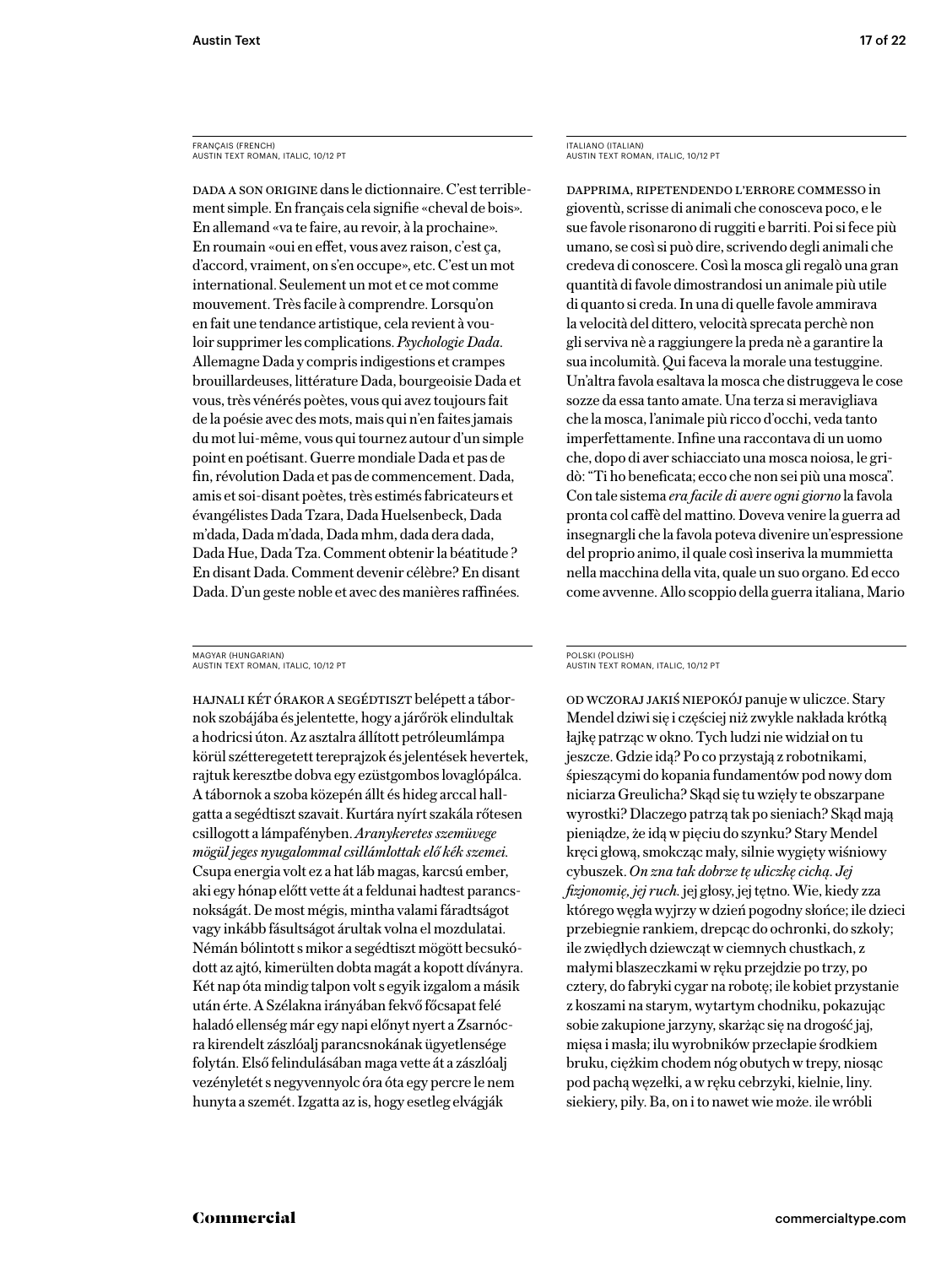PORTUGUÊS (PORTUGUESE) AUSTIN TEXT ROMAN, ITALIC, 10/12 PT

D. Benedita levantou-se, no dia seguinte, com a idéia de escrever uma carta ao marido, uma longa carta em que lhe narrasse a festa da véspera, nomeasse os convivas e os pratos, descrevesse a recepção noturna, e, principalmente, desse notícia das novas relações com D. Maria dos Anjos. A mala fechava-se às duas horas da tarde, D. Benedita acordara às nove, e, não morando longe (morava no *Campo da Aclamação*), um escravo levaria a carta ao correio muito a tempo. Demais, chovia; D. Benedita arredou a cortina da janela, deu com os vidros molhados; era uma chuvinha teimosa, o céu estava todo brochado de uma cor pardo-escura, malhada de grossas nuvens negras. Ao longe, viu flutuar e voar o pano que cobria o balaio que uma preta levava à cabeça: concluiu que ventava. Magnífico dia para não sair, e, portanto, escrever uma carta, duas cartas, todas as cartas de uma esposa ao marido ausente. Ninguém viria tentá-la. Enquanto ela compõe os babadinhos e rendas do roupão branco, um roupão de cambraia que o desembargador lhe dera em 1862, no mesmo dia aniversário, 19 de setembro, convido a leitora a observar-lhe as feições. Vê que não lhe dou Vênus; também não lhe

#### SVENSKA (SWEDISH) AUSTIN TEXT ROMAN, ITALIC, 10/12 PT

Klockan var mellan åtta och nio den vackra majmorgonen, då Arvid Falk efter scenen hos brodern vandrade gatorna framåt, missnöjd med sig själv, missnöjd med brodern och missnöjd med det hela. Han önskade att det vore mulet och att han hade dåligt sällskap. Att han var en skurk, det trodde han icke fullt på, men han var icke nöjd med sig själv, han var så van att ställa höga fordringar på sig, och han var inlärd att i brodern se ett slags styvfar, för vilken han hyste stor aktning, nästan vördnad. Men även andra tankar döko upp och gjorde honom bekymrad. Han var utan pengar och utan sysselsättning. Detta senare var kanske det värsta ty sysslolösheten var honom en svår fiende, begåvad med en aldrig vilande fantasi som han var. *Under ganska obehagliga funderingar hade han kommit ner på Lilla Trädgårdsgatan;* han följde vänstra trottoaren utanför Dramatiska Teatern och befann sig snart inne på Norrlandsgatan; han vandrade utan mål och gick rätt fram; snart började stenläggningen bli ojämn, träkåkar efterträdde stenhusen, illa klädda människor kastade misstänksamma blickar på den snyggt klädde personen som så tidigt besökte deras kvarter och

SUOMI (FINNISH) AUSTIN TEXT ROMAN, ITALIC, 10/12 PT

He olivat ystäviä ystävyydessä, joka oli läheisempää kuin veljeys. Nello oli pieni Ardennelainen — Patras suuri Flamandilainen. He olivat saman ikäisiä vuosilla mitattuna, mutta kuitenkin toinen oli vielä nuori, toinen oli jo vanha. He olivat asuneet yhdessä koko ikänsä; molemmat he olivat orpoja ja kurjia sekä saivat leipänsä samasta kädestä. Se oli ollut heidän siteensä alku, heidän ensimmäinen sympatian säikeensä; se oli vahvistunut päivä päivältä ja kasvanut heidän mukanaan kiinteänä ja erottamattomana niin, että he alkoivat rakastaa toisiansa erittäin paljon. Heidän kotinsa oli pieni mökki pienen *Flamandilaisen kylän reunalla*, peninkulman päässä Antverpenistä. Kylä sijaitsi leveiden laidunkaistaleiden ja viljavainioiden välissä, ja sen läpi virtaavan suuren kanavan reunamilla kasvoi pitkät rivit tuulessa taipuvia poppeleita ja tervaleppiä. Siinä oli parikymmentä maatilaa ja taloa, joiden ikkunaluukut olivat kirkkaan vihreät tai taivaansiniset ja katot ruusunpunaiset tai mustavalkoiset sekä seinät niin valkoisiksi maalatut, että ne loistivat auringossa kuin puhdas lumi. Kylän keskustassa oli tuulimylly pienellä sammalta kasvavalla rinteellä, se oli maamerkkinä kai-

#### TÜRKÇE (TURKISH) AUSTIN TEXT ROMAN, ITALIC, 10/12 PT

Sadık genç, araladığı kapıyı çekince, yine birden kararan sanduka sükunu içinde, İskender Paşa, galeyansız ibadetine başlardı. Artık dünyaya dair hiçbir ümidi kalmamıştı. İstediği yalnız bir iman selametiydi. Vâkıa korkak bir adam değildi. Ama, muhakkak bir ölümü her gün, her saat, her dakika, hatta her saniye beklemek… Onun cesaretini kırmış, sinirlerini zayıflatmıştı. Evet, ya kafası kesilecek, ya boğulacaktı! Düşündükçe, ensesinde soğuk bir satırın sarih temasını duyar gibi oluyordu. Bu sarih temas silinirken karşısına kendi boğuk hayali gelirdi; gözleri patlamış, kavuğu bir tarafa yuvarlanmış, boynu yağlı bir kement ile sıkılmış, ayağından pabuçları çıkmış, ipek kuşağı çözülmüş, karanlık, köpüklü ağzından siyah dili sarkmış bir naaş… İskender Paşa'nın yerde sürünen ölüsü! *Titrer, gözlerini oğuşturur, yine salât-ü selamlarını çekmeye başlardı.* Yakın akıbetinin bu uzvî hatırası o kadar bariz, o kadar kuvvetliydi ki… Çocukluğunun saf muhayyilesini süsleyen cennet bahçelerini, hûri, gılman alaylarını, Tûba ağacını, Sırat köprüsünü şimdi düşünemiyordu bile… Zihni durmuştu. Sinirleri, beyni pek yorgundu. Yemek yiyemiyordu. Boğazına kurşundan bir yumruk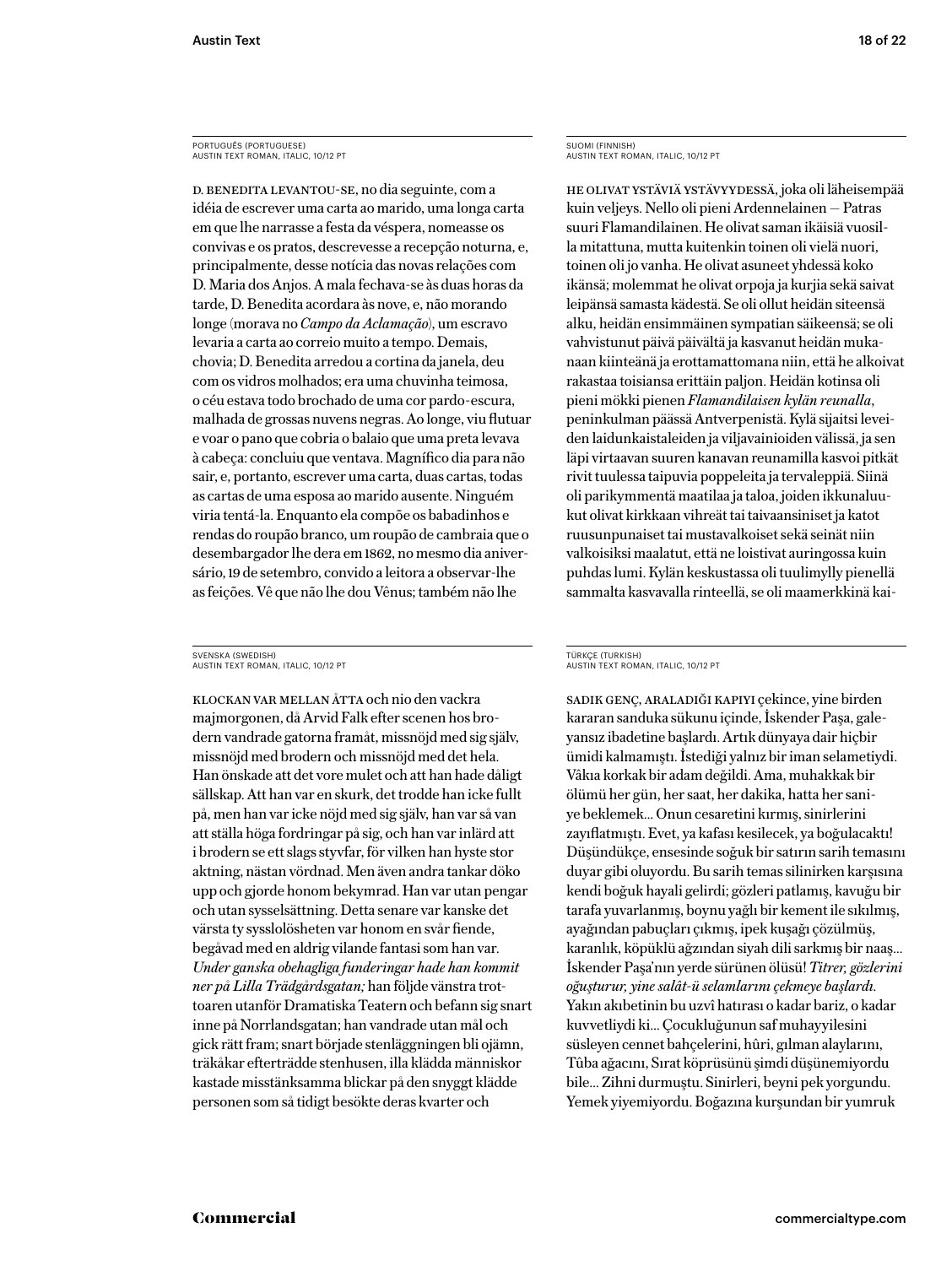| UPPERCASE                                           | ABCDEFGHIJKLMNOPQRSTUVWXYZ                                                                                                                                                                                                                                  |  |  |  |  |
|-----------------------------------------------------|-------------------------------------------------------------------------------------------------------------------------------------------------------------------------------------------------------------------------------------------------------------|--|--|--|--|
| LOWERCASE                                           | abcdefghijklmnopqrstuvwxyz                                                                                                                                                                                                                                  |  |  |  |  |
| SMALL CAPS                                          | ABCDEFGHIJKLMNOPQRSTUVWXYZ                                                                                                                                                                                                                                  |  |  |  |  |
| STANDARD PUNCTUATION                                | $\{1,2^2,2^2,\ldots---(1)^{n-1}\}\}/\chi^*(\alpha^{n+1},\ldots,\alpha^{n}\circ\beta^{n}\cdot\P^{\dagger}+\odot\Phi^{\otimes n}\pi^{n})$                                                                                                                     |  |  |  |  |
| ALL CAP PUNCTUATION                                 | $(16)^2$ ---() $\Box$ {}/ \@«»                                                                                                                                                                                                                              |  |  |  |  |
| SMALL CAP PUNCTUATION                               | $i!d? / \mathcal{R} @``"$ § $\bullet \mathsf{T} @ @\mathbb{R}^{\mathsf{T} \mathsf{M}}$                                                                                                                                                                      |  |  |  |  |
| LIGATURES                                           | fb ff ffb ffh ffi ffj ffk ffl fh fi fj fk fl                                                                                                                                                                                                                |  |  |  |  |
| PROPORTIONAL ¾ HEIGHT<br>default figures            | $$£EY1234567890¢f\%%$ <sub>0</sub> #° <sup>a0</sup> <+=-×÷>                                                                                                                                                                                                 |  |  |  |  |
| PROPORTIONAL OLDSTYLE                               | $$£EY1234567890$ cf%‰#<+=-×÷>                                                                                                                                                                                                                               |  |  |  |  |
| PROPORTIONAL LINING                                 | $$£EY1234567890\%$ %% < + = - x + >                                                                                                                                                                                                                         |  |  |  |  |
| PROPORTIONAL SMALL CAPS                             | $$£EY1234567890\%$ %o < + = - x ÷ >                                                                                                                                                                                                                         |  |  |  |  |
| <b>TABULAR % HEIGHT</b>                             | $$£EY1234567890$ $¢$ $f%$ $%o$ < + = - x ÷ >,.:; ()                                                                                                                                                                                                         |  |  |  |  |
| TABULAR OLDSTYLE                                    | $$£EY_12345678900f\%$ %0 # < + = - × ÷ >                                                                                                                                                                                                                    |  |  |  |  |
| TABULAR LINING                                      | $$£EY1234567890\%$ % $\textdegree$ < + = - $\times$ ÷ >                                                                                                                                                                                                     |  |  |  |  |
| PREBUILT FRACTIONS<br>default and nut               | $\frac{1}{2}$ $\frac{1}{3}$ $\frac{2}{3}$ $\frac{1}{4}$ $\frac{3}{4}$ $\frac{1}{8}$ $\frac{3}{8}$ $\frac{5}{8}$ $\frac{7}{8}$ $\frac{8}{8}$ $\frac{5}{8}$ $\frac{7}{8}$ $\frac{1}{8}$ $\frac{3}{8}$ $\frac{1}{8}$ $\frac{3}{8}$ $\frac{5}{8}$ $\frac{7}{8}$ |  |  |  |  |
| NUMERATORS, DENOMINATORS<br>SUPERSCRIPT & SUBSCRIPT | $\rm{H^{1234567890}\,H_{1234567890}}$<br>H1234567890/1234567890                                                                                                                                                                                             |  |  |  |  |
| STYLISTIC ALTERNATES                                | £ \$£ KRRQ kt ffkfk ķŕrřárř ktít<br>£ KRRQ ĶŔŘŖŔŘŖ                                                                                                                                                                                                          |  |  |  |  |
| SWASHES AND<br><b>DISCRETIONARY LIGATURES</b>       | Q Q ct st                                                                                                                                                                                                                                                   |  |  |  |  |
| ACCENTED UPPERCASE                                  | ÁÂÀÄÅÃĂĀĄÅÆÆÇĆČĈĊĎĐÉÊÈËĔĔĒĘĞĜGĠĦĤÍÎÌÏĪĮĨĬĴŁĹĽĻĿ<br>ŇŃŇŅŊÓÔŎŎŐŐŎØŎŒŔŘŖŠŚŞŜŖĎŢŦÚÛÙŬŬŰŪŲŮŨŴŴŴŴ<br>ÝŶŸŸŽŹŻ                                                                                                                                                      |  |  |  |  |
| ACCENTED LOWER CASE                                 | áâàäåãăāąåææçćčĉċďđðéêèëĕēęğĝģġħĥıíîìïiīįĩĭiĵłĺľḷŀñńňņ 'nŋóôòöõőōøǿœ<br>ŕřŗßšśşŝşþťţŧúûùüŭűūųůũẃŵẁẅýŷỳÿžźż                                                                                                                                                  |  |  |  |  |
| ACCENTED SMALL CAPS                                 | ÁÂÀÄÄÄÄĀĄÅÆÆÇĆČĈĊĎĐĐÉÊÈËĔĔĒĘĞĜĢĠĦĤIÍÎÌĬIĪĮĨĬIJŖŁĽĻĿÑŃŇŅŊÓÔÒ<br>ÖŐŐŌØŐŒŔŘŖSSŠŚŞŜŞÞŤŢŦÚÛÙÜŬŰŪŲŮŨŴŴŴŴÝŶŶŸŽŹŻ                                                                                                                                                   |  |  |  |  |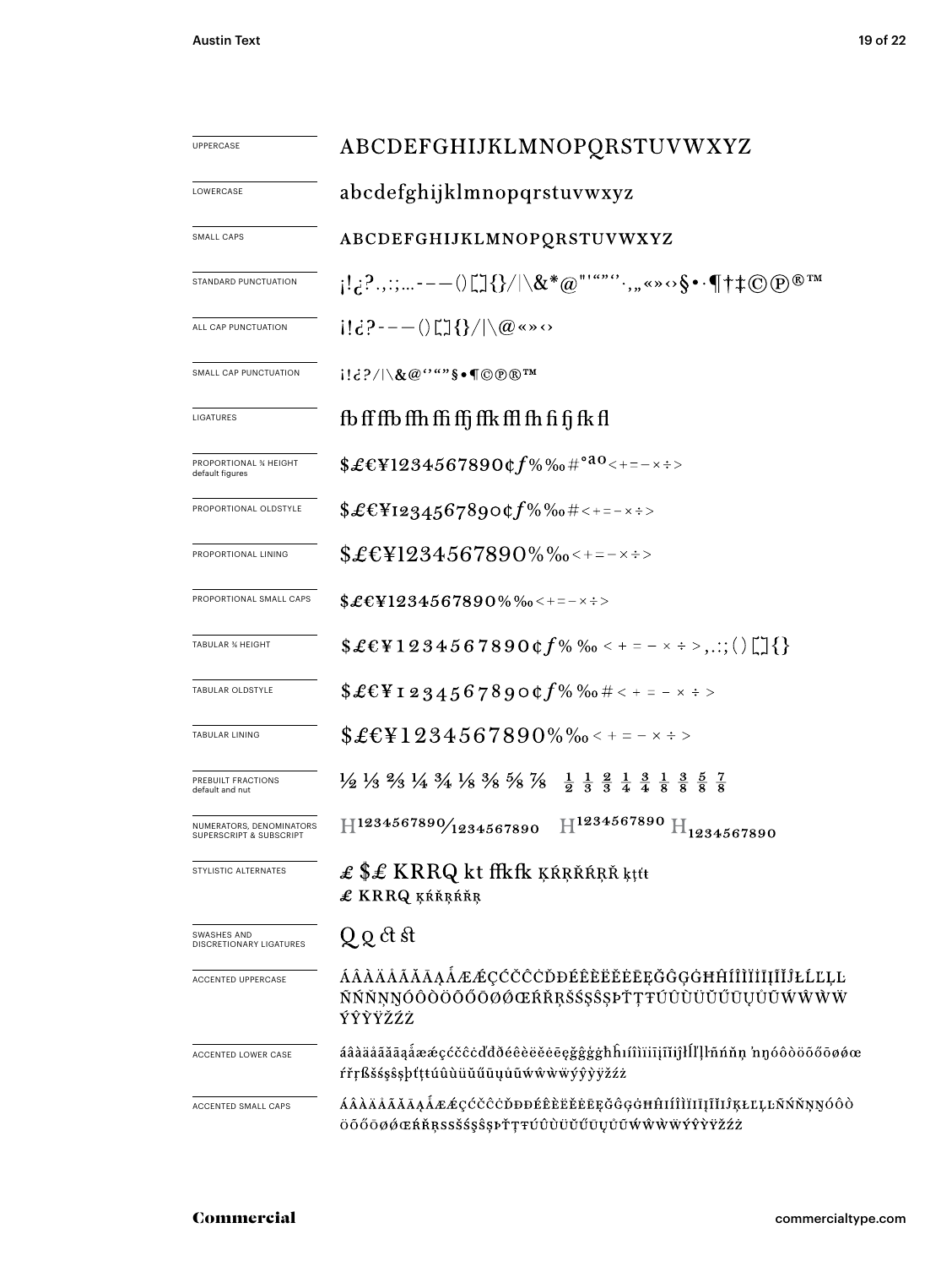| <b>UPPERCASE</b>                                    | ABCDEFGHIJKLMNOPQRSTUVWXYZ                                                                                                                                                                                                                                                |  |  |  |  |
|-----------------------------------------------------|---------------------------------------------------------------------------------------------------------------------------------------------------------------------------------------------------------------------------------------------------------------------------|--|--|--|--|
| LOWERCASE                                           | abcdefghijklmno pqrstuvwxyz                                                                                                                                                                                                                                               |  |  |  |  |
| STANDARD PUNCTUATION                                |                                                                                                                                                                                                                                                                           |  |  |  |  |
| ALL CAP PUNCTUATION                                 | $i\Re 2 - - (i\Im 3)/(\Im 4)$                                                                                                                                                                                                                                             |  |  |  |  |
| LIGATURES                                           | fb,ff,ffb,ffh,ffi,ffi,ffk,ffl,fh,fi,fk,fl                                                                                                                                                                                                                                 |  |  |  |  |
| PROPORTIONAL % HEIGHT<br>default figures            | $${\pounds\in\,{\pounds} 1234567890}$ of %%0# $^{\circ}{}^{a}{}^{0}{}_{\leq+\,=-\,\times\,+>}$                                                                                                                                                                            |  |  |  |  |
| PROPORTIONAL OLDSTYLE                               | $$$ £€¥1234567890¢f%‰#<+=-×÷>                                                                                                                                                                                                                                             |  |  |  |  |
| PROPORTIONAL LINING                                 | $\pounds$ ££¥1234567890%‰<+=-×÷>                                                                                                                                                                                                                                          |  |  |  |  |
| <b>TABULAR % HEIGHT</b>                             | $$$ £€¥1234567890¢f%‰ < + = - × ÷ >,.:; ()[]{}                                                                                                                                                                                                                            |  |  |  |  |
| TABULAR OLDSTYLE                                    | $$E \&F 1 2 3 4 5 6 7 8 9 0 6 f\% \%$                                                                                                                                                                                                                                     |  |  |  |  |
| <b>TABULAR LINING</b>                               | $$$ £€¥1234567890%‰<+=-×÷>                                                                                                                                                                                                                                                |  |  |  |  |
| PREBUILT FRACTIONS<br>default and nut               | $\frac{1}{2}$ $\frac{1}{3}$ $\frac{2}{3}$ $\frac{1}{4}$ $\frac{3}{4}$ $\frac{1}{8}$ $\frac{3}{8}$ $\frac{5}{8}$ $\frac{7}{8}$ $\frac{8}{8}$ $\frac{7}{8}$ $\frac{1}{8}$ $\frac{2}{8}$ $\frac{1}{8}$ $\frac{3}{8}$ $\frac{1}{8}$ $\frac{3}{8}$ $\frac{5}{8}$ $\frac{7}{8}$ |  |  |  |  |
| NUMERATORS, DENOMINATORS<br>SUPERSCRIPT & SUBSCRIPT | $H^{1234567890}H_{1234567890}$<br>H1234567890/1234567890                                                                                                                                                                                                                  |  |  |  |  |
| STYLISTIC ALTERNATES                                | £ \$£ AKRQVW AAAAAAAAAAKRRNWWW                                                                                                                                                                                                                                            |  |  |  |  |
| SWASHES AND<br>DISCRETIONARY LIGATURES              | AJMN QTVWY Et St śśriaja ja a śpinnyttuwww.rryrr                                                                                                                                                                                                                          |  |  |  |  |
| <b>ACCENTED UPPERCASE</b>                           | ÁÂÀÄÅÃĂĀĄÅÆÆÇĆČĈÒĐÉÊÈËĔĔĒĘĞĜĢĠĦĤÍÎÌÏĪĮĨĬĴĶŁĹĽĻĿ<br>ÑŃŇŅŊÓÔÒÖŐŐŌØØŒŔŘŖŠŚŞŜȘÞŤŢŦÚÛÙÜŬŰŪŲŮŨŴŴŴŴ<br><b>ÝŶŶŸŽŹŻ</b>                                                                                                                                                            |  |  |  |  |
| <b>ACCENTED LOWER CASE</b>                          | áâàäåããāąåææçćčĉċďđðéêèëěeēgğģġħĥıíîìiīiīiĭiĵŀĺľlŀñńňņ 'nŋóôòöõőōøøæŕřŗ<br>ssšśşŝşþťttúûùüŭűūųůũŵŵŵwýŷỳÿžźż                                                                                                                                                               |  |  |  |  |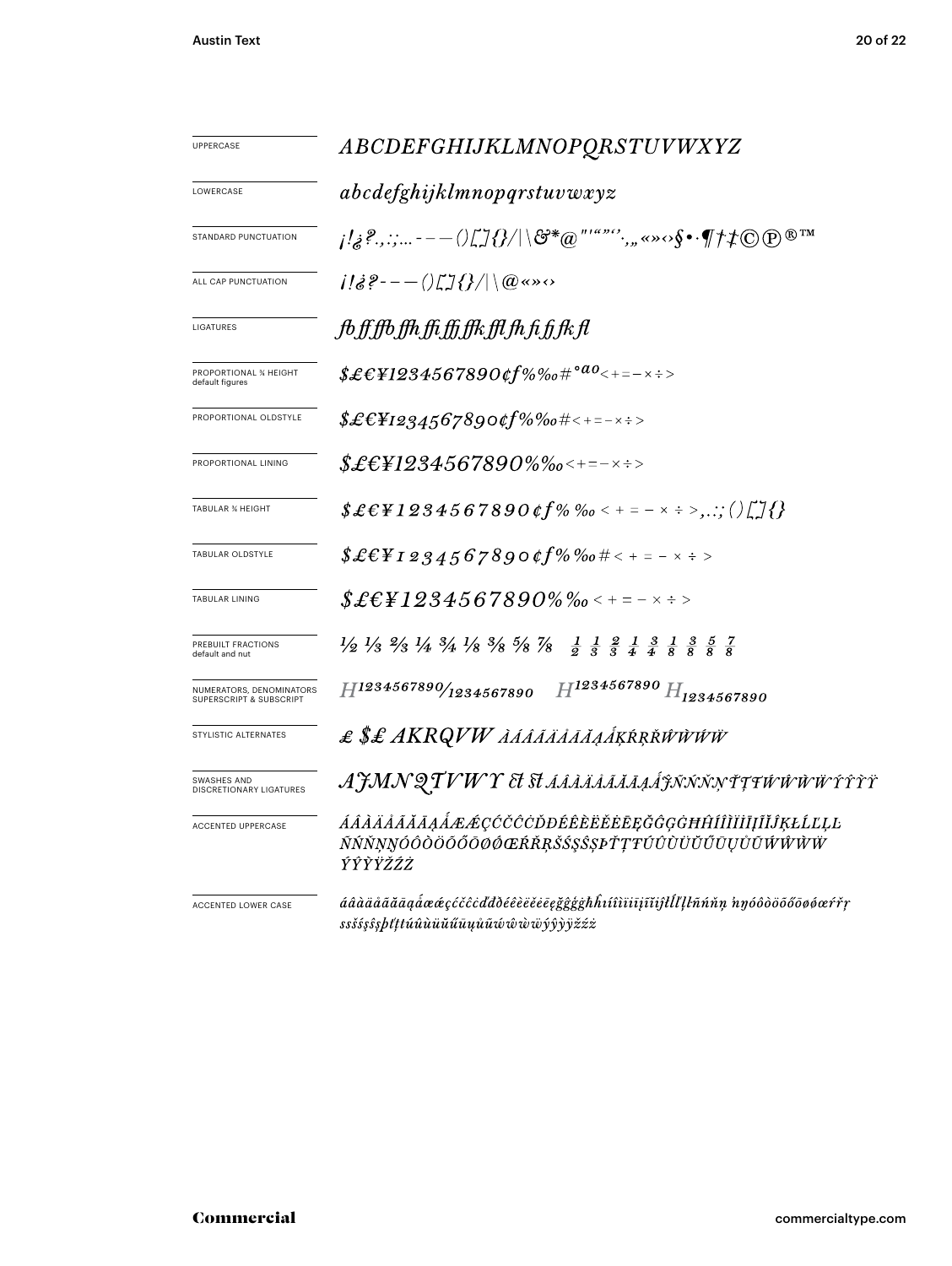| <b>OPENTYPE FEATURES</b><br><b>FAMILY WIDE</b>        | <b>DEACTIVATED</b>                 |                                  |                                                | <b>ACTIVATED</b>                          |  |
|-------------------------------------------------------|------------------------------------|----------------------------------|------------------------------------------------|-------------------------------------------|--|
| <b>SMALL CAPS</b>                                     | Ham & "Eggs" for (under) £28?      |                                  | HAM $&$ "EGGS" FOR (UNDER) £28?                |                                           |  |
| ALL SMALL CAPS<br>includes punctuation & figures      | Mayo & 'Ketchup' for $E17.99$ ?    |                                  | MAYO & 'KETCHUP' FOR €17.99?                   |                                           |  |
| ALL CAPS<br>opens up spacing, moves<br>punctuation up | Quilts & [Covers] for \$24.65      |                                  | QUILTS & LCOVERS] FOR \$24.65                  |                                           |  |
| PROPORTIONAL % HEIGHT<br>default figures              | Sale Price:<br>Originally:         | \$3,460 €1,895<br>\$7,031 £9,215 | Sale Price:<br>Originally:                     | \$3,460 €1,895<br>\$7,031 £9,215          |  |
| PROPORTIONAL OLDSTYLE                                 | Sale Price:<br>Originally:         | \$3,460 €1,895<br>\$7,031 £9,215 | Sale Price:<br>Originally:                     | \$3,460 €1,895<br>\$7,031 £9,215          |  |
| PROPORTIONAL LINING                                   | Sale Price:<br>Originally:         | \$3,460 €1,895<br>\$7,031 £9,215 | Sale Price:<br>Originally:                     | \$3,460 €1,895<br>\$7,031 £9,215          |  |
| <b>TABULAR % HEIGHT</b>                               | Sale Price:<br>Originally:         | \$3,460 €1,895<br>\$7,031 £9,215 | Sale Price:<br>Originally:                     | $$3,460$ €1,895<br>\$7,031 £9,215         |  |
| TABULAR OLDSTYLE                                      | Sale Price:<br>Originally:         | \$3,460 €1,895<br>\$7,031 £9,215 | Sale Price:<br>Originally:                     | $$3,460$ €1,895<br>$$7,031$ £9,215        |  |
| TABULAR LINING                                        | Sale Price:<br>Originally:         | \$3,460 €1,895<br>\$7,031 £9,215 | Sale Price:<br>Originally:                     | $$3,460 \text{ }€1,895$<br>\$7,031 £9,215 |  |
| PROPORTIONAL SMALL CAP                                | Sale Price:<br>Originally:         | \$3,460 €1,895<br>\$7,031 £9,215 | <b>SALE PRICE:</b><br>ORIGINALLY:              | \$3,460 €1,895<br>\$7,031 £9,215          |  |
| <b>FRACTIONS</b><br>ignores numeric date format       | 21/03/10 and 21/18 460/920         |                                  | $21/03/10$ and $2\frac{1}{18}$ $460/920$       |                                           |  |
| SUPERSCRIPT/SUPERIOR                                  | $x158 + y23 \times z18 - a4260$    |                                  | $x^{158} + y^{23} \times z^{18} - a^{4260}$    |                                           |  |
| SUBSCRIPT/INFERIOR                                    | $x158 \div y23 \times z18 - a4260$ |                                  | $X_{158} \div y_{23} \times Z_{18} - a_{4260}$ |                                           |  |
| DENOMINATOR<br>for making arbitrary fractions         | 0123456789 0123456789              |                                  | 0123456789 0123456789                          |                                           |  |
| <b>NUMERATOR</b><br>for making arbitrary fractions    | 0123456789 0123456789              |                                  | 0123456789 0123456789                          |                                           |  |

–<br>LANGUAGE FEATURE<br>Română (Romanian) s accent

ÎNSUŞI conştiința științifice ÎNSUȘI conștiința științifice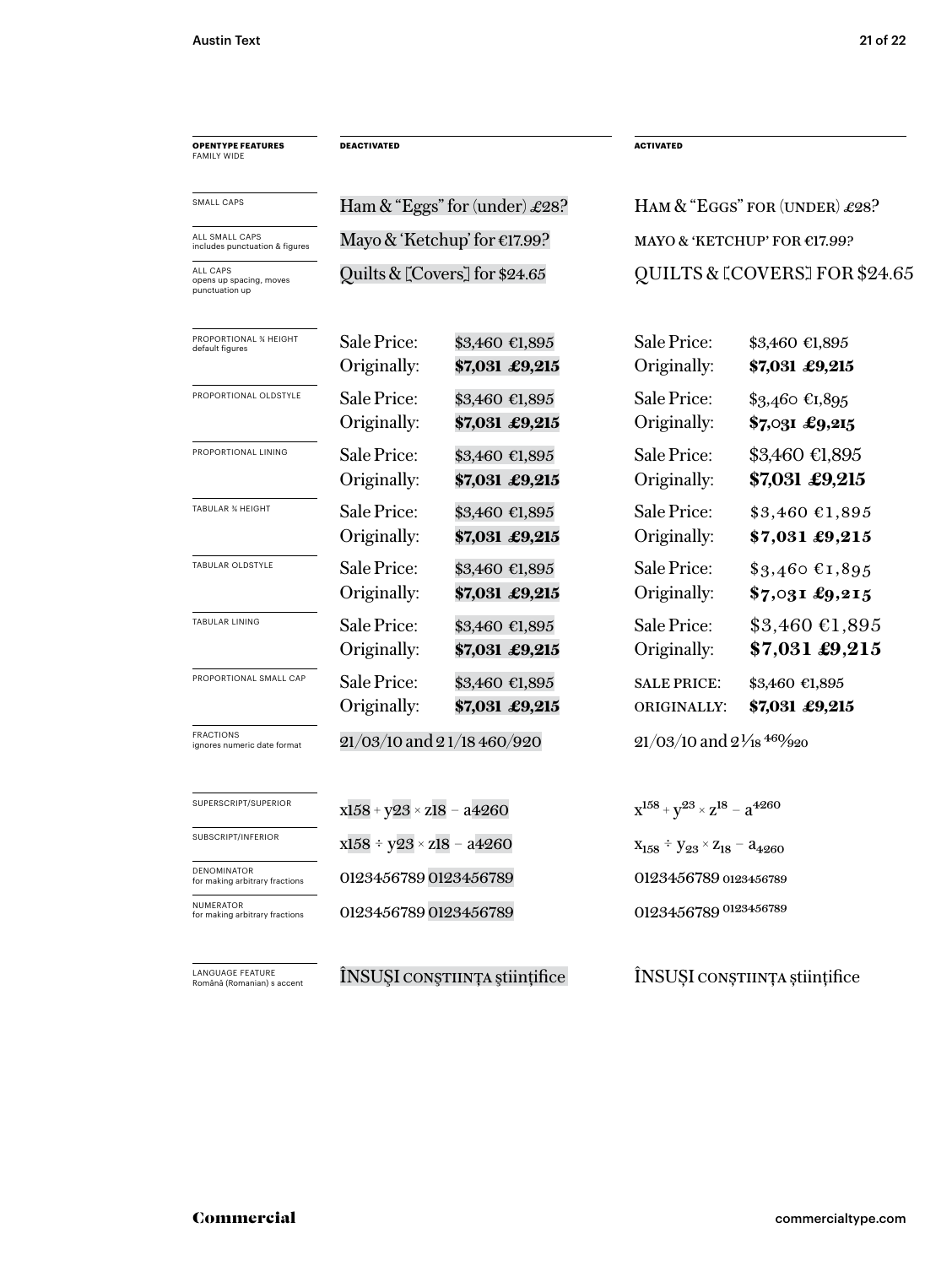## **OPENTYPE FEATURES** ROMAN & ITALIC

DISCRETIONARY LIGATURES<br>ct st ligatures

STYLISTIC SFT 01 alternate K R (straight leg) (small caps & k in roman only)

STYLISTIC SET 03 alternate Q (looped)

STYLISTIC SET 05 double bar \$ £ (not all sets)

STYLISTIC SET 06 nut fractions

STYLISTIC SET 09 converts all proportional and tabular to % height proportional<br>and tabular, respectively

#### **OPENTYPE FEATURES** ROMAN ONLY

SWASH Q (activates discretionary ligatures)

STYLISTIC SET 02

alternate R (curly leg) STYLISTIC SET 04

alternate t (flat top)

STYLISTIC ALTERNATES Illustrator/Photoshop

#### **OPENTYPE FEATURES** ITALIC ONLY

SWASH A J M N Q T V W Y

nut fractions, swash J Q Y steeper angle on A V W

STYLISTIC SET 07 swash J Q Y

STYLISTIC SET 08 steeper angle on A V W

STYLISTIC ALTERNATES Illustrator/Photoshop

#### **DEACTIVATED**

**RANKS Rakishly PICKER KRAFT** *Quelled* Quite *QUICKLY* & *QUIETLY* Exchange Rate:  $$1300 = £796.10$ Hastening Inactivity *Yesterday's Fact* Hastening Inactivity *Yesterday's Fact* 

Over 2/3 majority, but *1/8 abstaining* A landslide vote of  $1,294$  to  $6,570$ 

#### **DEACTIVATED**

Regulation Really Scramblers Natural availability tall gelatines RANKS Quickly okra naturally Quelled Quest QUICKLY & QUIETLY

#### **DEACTIVATED**

*A Jump Made Twice Never Quits* <sup>(activates discretionary ligatures) **Various Weathering Yesterdays**</sup> TITLING ALTERNATES<br>nut fractions, swash JQY **WAVERS** 3/4 Jack's Yellow Quilt WAVERS  $\frac{3}{4}$  *Jack's Yellow Quilt WAVERS 3/4 Jack's Yellow Quilt*

> *JOKINGLY Quivering Yiddish ADDITIONAL Varietal Wends RANK QUICK Ramble Quests*

#### **ACTIVATED**

*RANKS* Rakishly Picker Kraft *Quelled* Quite QUICKLY & QUIETLY Exchange Rate: \$1300 =£796.10 Over  $\frac{2}{3}$  majority, but  $\frac{1}{8}$  *abstaining* A landslide vote of 1,294 to 6,570

#### **ACTIVATED**

Regulation Really Scramblers Natural availability tall gelatines RANKS Quickly okra naturally Quelled Quest QUICKLY & QUIETLY

#### **ACTIVATED**

*A Jump Made Twice Never Quits Various Weathering Yesterdays*

*J OKINGLY Quivering Yiddish ADDITIONAL Varietal Wends RANK QUICK Ramble Quests*